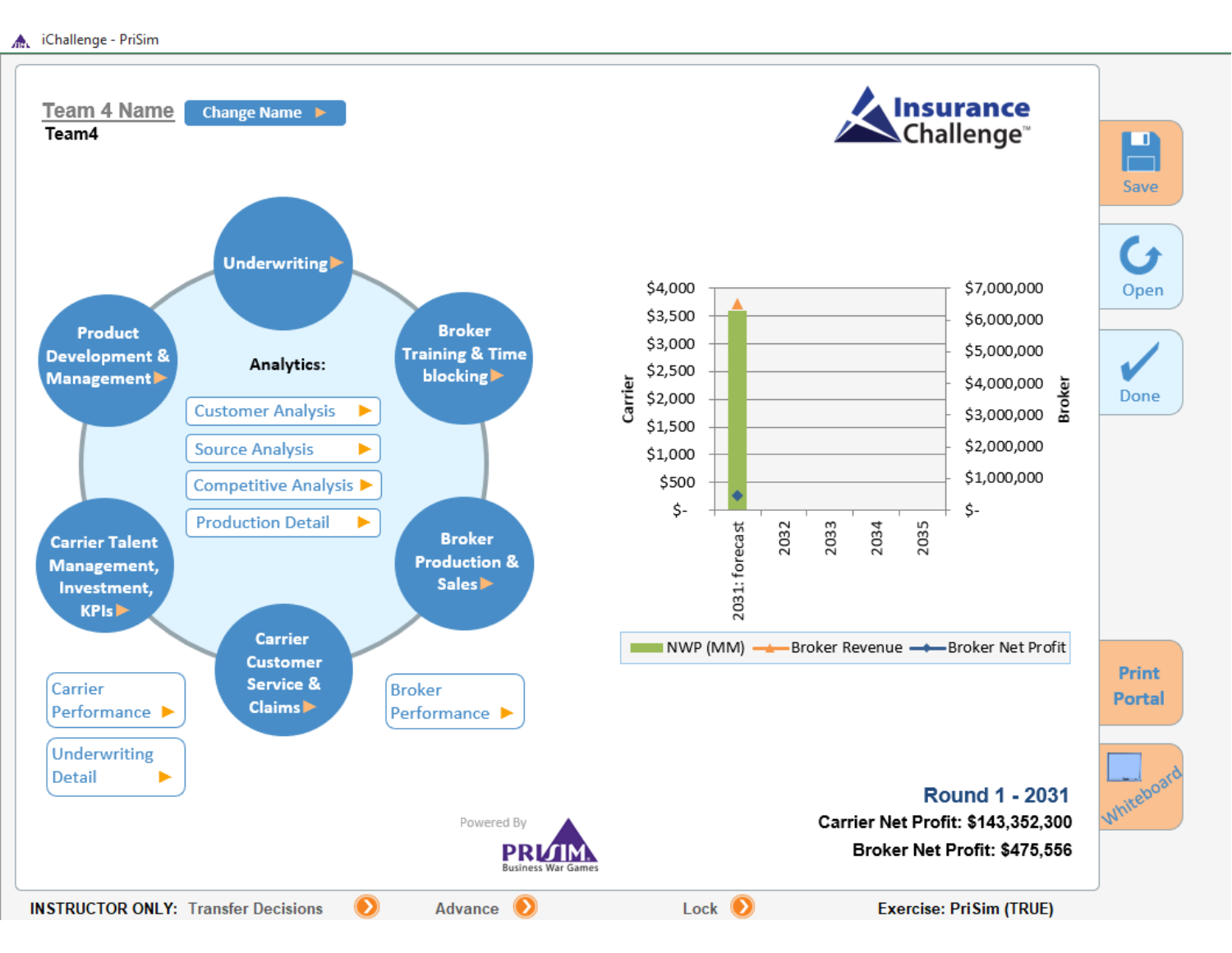

|                                                                                                     |                                       | <b>2031 Carrier Underwriting</b>                                                                                                     |
|-----------------------------------------------------------------------------------------------------|---------------------------------------|--------------------------------------------------------------------------------------------------------------------------------------|
| <b>Carrier Underwriting Activities</b><br><b>New Business</b><br>Marketing<br><b>Renew Business</b> | % of Time<br><b>20%</b><br>16%<br>40% | <b>Carrier Underwriter Staffing</b><br>Current FTEs (Change from LY)<br>706 (-33)<br><b>Anticipated Attrition EOY</b><br>$-78/11.0%$ |
| Admin & Development<br><b>Slack</b><br><b>Total</b>                                                 | $7\%$<br>17%<br>100%                  | <b>How Underwriter Time Is Spent</b><br>■ New Business<br>$M$ arketing                                                               |
| <b>Carrier Performance</b><br>Quoted to Submitted Ratio<br><b>Written to Quoted Ratio</b>           | 68%<br>39%                            | Renew Business<br>Admin & Development<br>$\blacksquare$ Slack                                                                        |
| <b>Overall Hit Ratio</b><br><b>Retention/Renewal</b>                                                | 27%<br>78%                            | Gross U/W Expense Ratio<br>26.2<br>Net Written Premiums to Surplus<br>1.6                                                            |

| <b>Product Line Decisions</b>      | <b>Commission Paid</b><br><b>To Brokers</b> |               | <b>Reinsurance Method</b>         | <b>Reinsurance</b><br><b>Charge</b> | <b>Net WP (Net</b><br><b>Claims % of EP)</b> |
|------------------------------------|---------------------------------------------|---------------|-----------------------------------|-------------------------------------|----------------------------------------------|
| <b>Commercial-Property</b>         | 11.5%                                       |               | None                              | $0\%$                               | \$1,472MM (77.0%)                            |
| <b>Commercial- Casualty</b>        | 9.9%                                        |               | Quota Share (80/20)               | 20%                                 | \$1,199MM (79.1%)                            |
| Personal-Auto                      | 12.0%                                       |               | <b>None</b>                       | $0\%$                               | \$464MM (71.1%)                              |
| Personal-Home                      | 17.0%                                       |               | Excess of 1.0 Loss Ratio (to 1.3) | 10%                                 | \$335MM (68.7%)                              |
| Mgt. Liability                     | 9.8%                                        |               | Quota Share (50/50)               | 50%                                 | \$136MM (64.0%)                              |
| Environmental                      | 11.0%                                       |               | Excess of 1.1 Loss Ratio (to 1.3) | 4%                                  | \$0MM (0.0%)                                 |
| Accident & Health                  | 13.0%                                       |               | None                              | $0\%$                               | \$0MM (0.0%)                                 |
|                                    |                                             |               |                                   |                                     | \$3,605MM (75.6%)                            |
| <b>Broker GSC</b>                  | <b>Improvement</b>                          |               |                                   | % Meeting                           |                                              |
|                                    | <b>Hurdle</b>                               | <b>Reward</b> | <b>Forecasted Performance</b>     | <b>Hurdle</b>                       | <b>Reward Paid In 2032</b>                   |
| Growth Reward (Gross WP)           | 5.5%                                        | 1.50%         | $-22.0\%$                         | $0\%$                               |                                              |
| Loss Ratio Reward (Gross Incurred) | 74.1                                        | 1.50%         | 75.6                              | 47%                                 | \$<br>28,675,184                             |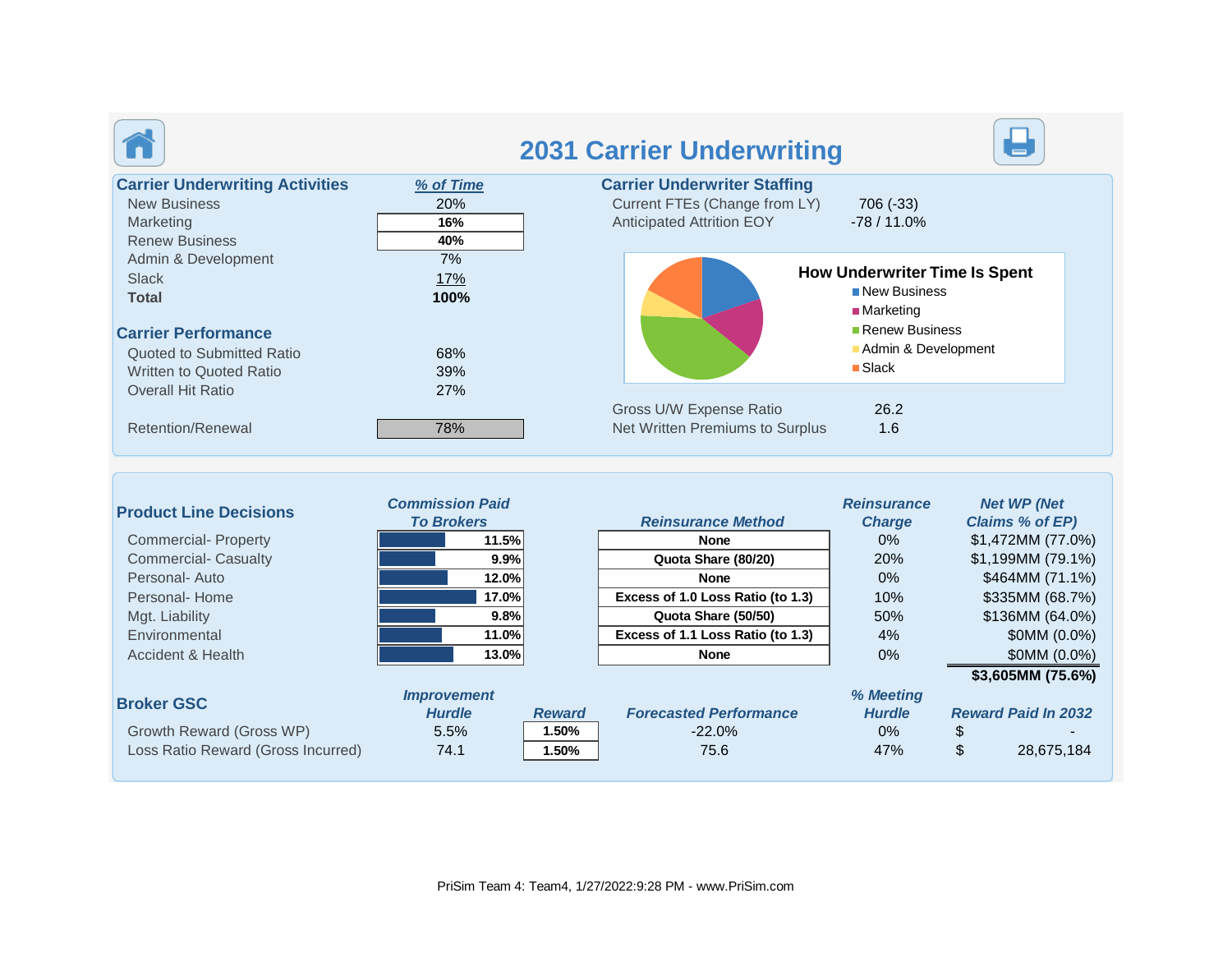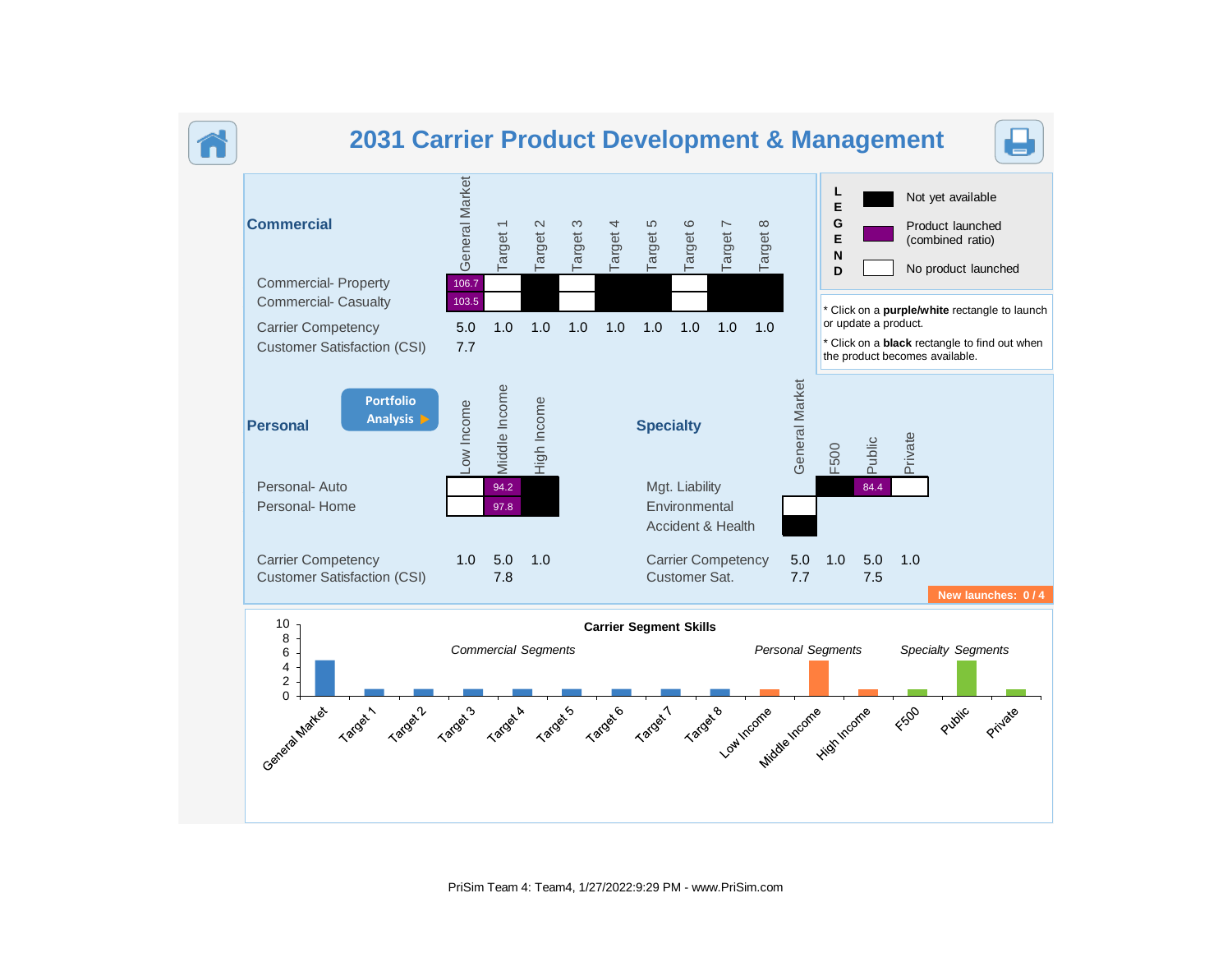## **2031 Carrier Customer Service & Claims**



**Service Levels** *Claims Service - Speed* Weighted Average CSI 7.74 **1.2** Gross UW Exp. Ratio 26.2 Days to Payment 58 Invested Assets \$12,659,901,223 Loss Ratio 75.6 *Customer Service Levels Claims Service - Approach* General Market **3.0 4.0** Target 1 **1.0 1.0 1.0 1.0 1.0 1.0 1.0 1.0 1.0 1.0 1.0 1.0 1.0 1.0 1.0 1.0 1.0 1.0 1.0 1.0 1.0 1.0 1.0 1.0 1.0 1.0 1.0 1.0 1.0 1.0 1.0 1.0** Low Income **1.0 1.0** Middle Income **2.0 3.5** High Income **1.0 1.0** F500 **1.0 1.0** Public **4.0 3.0** Private **1.0 1.0** 0.00 Private<sup>10.00</sup> 1  $\rightarrow$ Target 3 Target 3  $T$  Target 2  $T$  $F500<$ **Carrier Customer Carrier Customer Satisfaction 0.00 General** Market Target 1  $_{\lambda}$ Target 2  $\neg$  Target 4  $\times$ Target 5  $^{\circ}$ Target 6 Target  $8^{\ell}$  Target 7 Low Income<sup> $\checkmark$ </sup> Middle $\sim$ Income High Income **H**  $Public_{\nwarrow}$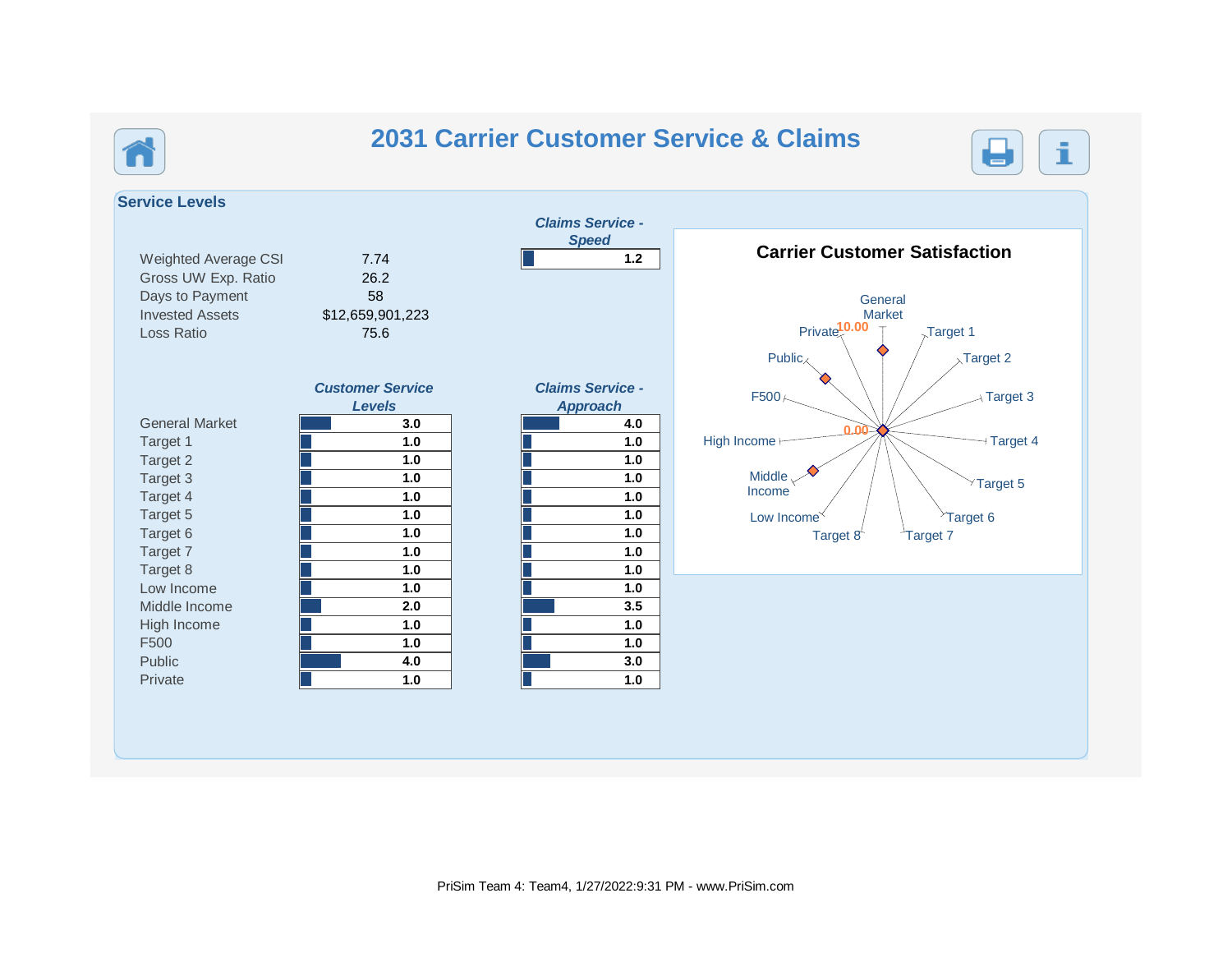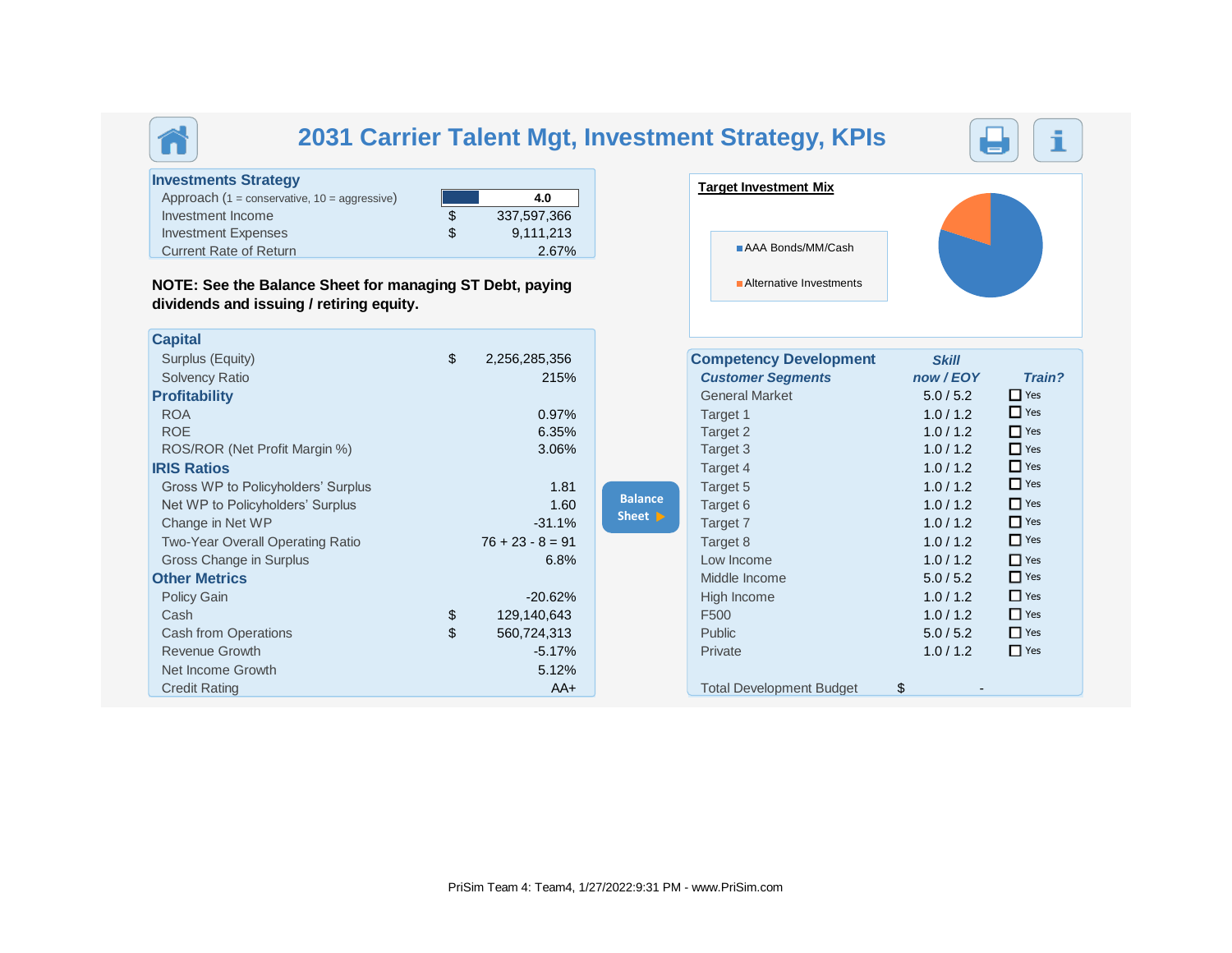

₹

|                                                           | <b>CONSOLIDATED STATEMENT OF INCOME (in millions)</b> |                           |                       |                           |
|-----------------------------------------------------------|-------------------------------------------------------|---------------------------|-----------------------|---------------------------|
|                                                           |                                                       |                           | 2031                  | $%$ of<br><b>Revenues</b> |
| <b>Gross Written Premiums</b><br><b>Reinsurance Ceded</b> |                                                       | $\mathfrak{L}$            | 4,079                 |                           |
| <b>Net Written Premiums</b>                               |                                                       |                           | (473)<br>3,605        |                           |
| <b>Revenues</b>                                           |                                                       |                           |                       |                           |
| Net Premiums Earned (1)                                   |                                                       | $\sqrt[6]{\frac{1}{2}}$   | 4,350                 | 92.8%                     |
| Investment Income (2.7%) / Realized Investment Gains (2)  |                                                       |                           | 338                   | 7.2%                      |
|                                                           | <b>TOTAL REVENUES</b>                                 | $\bullet$                 | 4,687                 | 100.0%                    |
| <b>Claims and Expenses</b>                                |                                                       |                           |                       |                           |
| Insurance Claims and Claim Expenses (3)                   |                                                       | $\boldsymbol{\mathsf{S}}$ | 3,287                 | 70.1%                     |
| Amortization of Deferred Policy Acquisition Costs (4)     |                                                       |                           | 711                   | 15.2%                     |
| Other Insurance Operating Costs and Expenses (5)          |                                                       |                           | 278                   | 5.9%                      |
| Investment Expenses (6)                                   |                                                       |                           | 9                     | 0.2%                      |
| Corporate Expenses (Including Pop Quiz Credits: \$0)      |                                                       |                           | 50                    | 1.1%                      |
|                                                           | <b>TOTAL CLAIMS AND EXPENSES</b>                      | $\overline{\mathbf{s}}$   | 4,334                 | 92.5%                     |
| <b>Income (Loss) Before Interest &amp; Taxes</b>          |                                                       |                           | 353                   | 7.5%                      |
|                                                           | <b>INTEREST: ST/LT Rate = 5.0% / 7.0%</b>             |                           | 92                    | 2.0%                      |
|                                                           | <b>INCOME TAX (CREDIT)</b>                            |                           | 117                   | 2.5%                      |
| <b>Net Income</b>                                         |                                                       | \$                        | 143                   | 3.1%                      |
| Underwriting Income (Loss) = $(1) - (3) - (4) - (5)$      |                                                       | \$                        | 74                    |                           |
| Net Investment Income $(Loss) = (2) - (6)$                |                                                       | \$                        | 328                   |                           |
| <b>Operating Profit</b>                                   |                                                       | \$                        | 353                   |                           |
| Policy Gain (Loss)                                        |                                                       |                           | $-20.62%$             |                           |
|                                                           |                                                       |                           |                       |                           |
| <b>Stock Price Forecast</b>                               | \$6.96                                                |                           | Customer Sat.         | 7.74                      |
| <b>Credit Rating Forecast</b>                             | $AA+$                                                 |                           | <b>Lifetime Value</b> | \$68,308                  |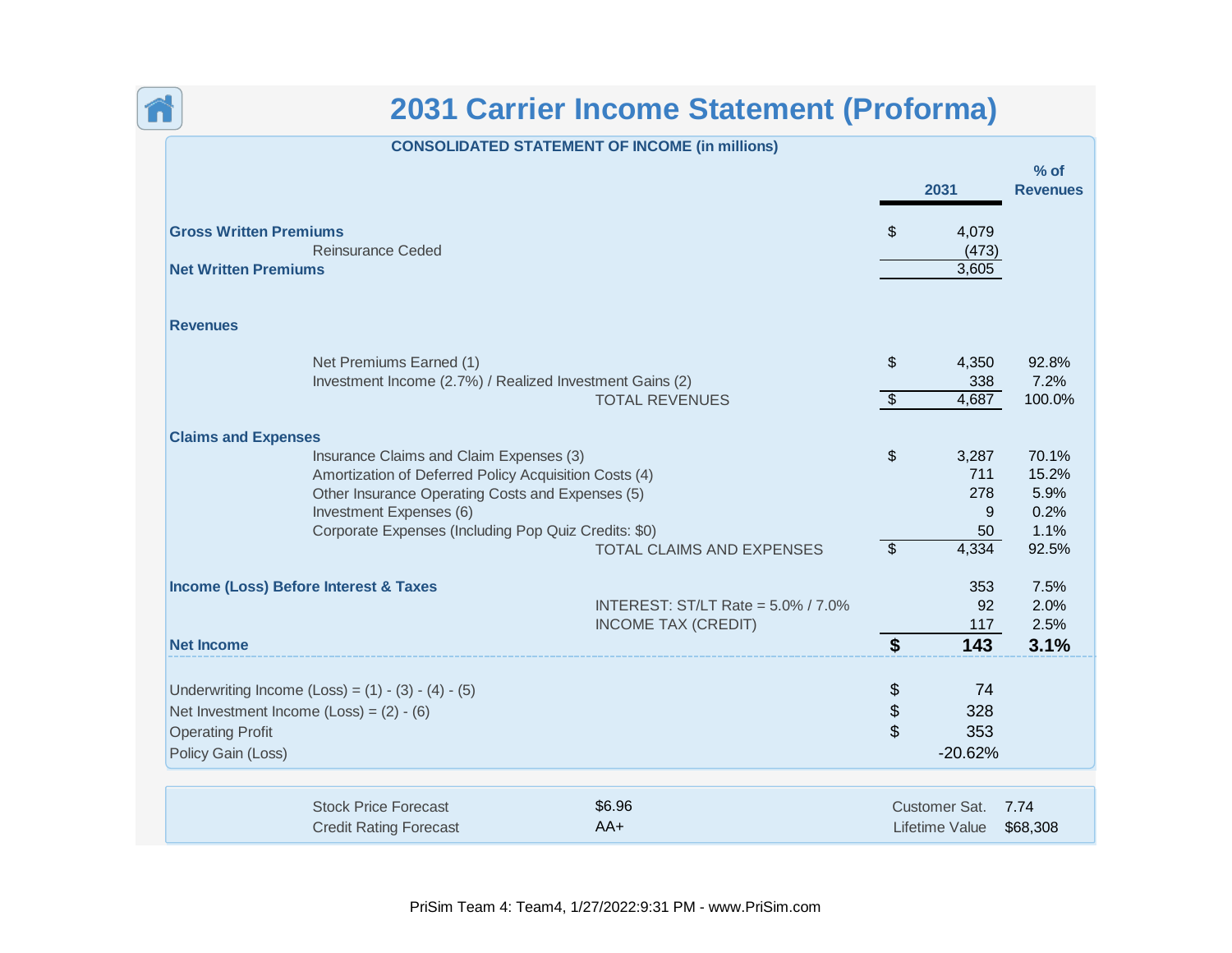



# **2031 Product Contribution Report (Proforma)**

**Income Statement** 

| PRODUCTS BY CUSTOMER         | <b>GROSS WRITTEN</b><br>PREMIUM (000's)       | <b>GROSS EARNED</b><br>PREMIUM (000's) | <b>GROSS</b><br><b>WRITTEN</b><br>PREMIUM<br><b>GROWTH %</b> |      | <b>INFORCE</b><br><b>POLICY</b><br><b>COUNT</b> |          | <b>GROSS INCURRED LOSS</b><br><b>RATIO</b> |             | <b>GROSS UNDERWRITING</b><br><b>EXPENSE RATIO</b> |      | <b>GROSS COMBINED RATIO</b> |             | <b>GROSS UNDERWRITING</b><br>PROFIT OR LOSS (000's) |          |
|------------------------------|-----------------------------------------------|----------------------------------------|--------------------------------------------------------------|------|-------------------------------------------------|----------|--------------------------------------------|-------------|---------------------------------------------------|------|-----------------------------|-------------|-----------------------------------------------------|----------|
|                              | <b>CYTD</b>                                   | <b>CYTD</b>                            | <b>CYTD</b>                                                  | PYTD | NO.                                             | GRTH %   | <b>CYTD</b>                                | <b>PYTD</b> | <b>CYTD</b>                                       | PYTD | <b>CYTD</b>                 | <b>PYTD</b> | <b>CYTD</b>                                         | PYTD     |
| <b>Commercial- Property</b>  | 1,472,089                                     | 1,664,305                              | $-22.2$                                                      | 0.0  | 77.7                                            | $-22.2$  | 77.0                                       | 0.0         | 29.8                                              | 0.0  | 106.7                       | 0.0         | $-55,101$                                           |          |
| <b>General Market</b>        | 1,472,089                                     | 1,664,305                              | $-22.2$                                                      | 0.0  | 77.7                                            | $-22.2$  | 77.0                                       | 0.0         | 29.8                                              | 0.0  | 106.7                       | 0.0         | $-55,101$                                           |          |
| Target 1                     |                                               |                                        | 0.0                                                          | 0.0  | 0.0                                             | 0.0      | 0.0                                        | 0.0         | 0.0                                               | 0.0  | 0.0                         | 0.0         | $\mathbf{0}$                                        |          |
| <b>Target 2</b>              |                                               |                                        | 0.0                                                          | 0.0  | 0.0                                             | 0.0      | 0.0                                        | 0.0         | 0.0                                               | 0.0  | 0.0                         | 0.0         | $\mathbf{0}$                                        |          |
| Target 3                     |                                               |                                        | 0.0                                                          | 0.0  | 0.0                                             | 0.0      | 0.0                                        | 0.0         | 0.0                                               | 0.0  | 0.0                         | 0.0         | $\overline{0}$                                      |          |
| <b>Target 4</b>              |                                               |                                        | 0.0                                                          | 0.0  | 0.0                                             | 0.0      | 0.0                                        | 0.0         | 0.0                                               | 0.0  | 0.0                         | 0.0         | $\overline{0}$                                      |          |
| Target 5                     |                                               |                                        | 0.0                                                          | 0.0  | 0.0                                             | 0.0      | 0.0                                        | 0.0         | 0.0                                               | 0.0  | 0.0                         | 0.0         | $\Omega$                                            |          |
| Target 6                     |                                               |                                        | 0.0                                                          | 0.0  | 0.0                                             | 0.0      | 0.0                                        | 0.0         | 0.0                                               | 0.0  | 0.0                         | 0.0         | $\Omega$                                            |          |
| <b>Target 7</b>              |                                               |                                        | 0.0                                                          | 0.0  | 0.0                                             | 0.0      | 0.0                                        | 0.0         | 0.0                                               | 0.0  | 0.0                         | 0.0         | $\mathbf{0}$                                        |          |
| <b>Target 8</b>              |                                               |                                        | 0.0                                                          | 0.0  | 0.0                                             | 0.0      | 0.0                                        | 0.0         | 0.0                                               | 0.0  | 0.0                         | 0.0         | $\Omega$                                            |          |
| <b>Commercial- Casualty</b>  | 1,498,145                                     | 1,693,817                              | $-22.2$                                                      | 0.0  | 76.1                                            | $-22.2$  | 79.1                                       | 0.0         | 24.3                                              | 0.0  | 103.5                       | 0.0         | $-11,050$                                           |          |
| <b>General Market</b>        | 1,498,145                                     | 1,693,817                              | $-22.2$                                                      | 0.0  | 76.1                                            | $-22.2$  | 79.1                                       | 0.0         | 24.3                                              | 0.0  | 103.5                       | 0.0         | $-11,050$                                           |          |
| Target 1                     |                                               |                                        | 0.0                                                          | 0.0  | 0.0                                             | 0.0      | 0.0                                        | 0.0         | 0.0                                               | 0.0  | 0.0                         | 0.0         | $\overline{0}$                                      |          |
| Target 2                     |                                               |                                        | 0.0                                                          | 0.0  | 0.0                                             | 0.0      | 0.0                                        | 0.0         | 0.0                                               | 0.0  | 0.0                         | 0.0         | $\mathbf{0}$                                        |          |
| Target 3                     |                                               |                                        | 0.0                                                          | 0.0  | 0.0                                             | 0.0      | 0.0                                        | 0.0         | 0.0                                               | 0.0  | 0.0                         | 0.0         | $\Omega$                                            |          |
| Target 4                     |                                               |                                        | 0.0                                                          | 0.0  | 0.0                                             | 0.0      | 0.0                                        | 0.0         | 0.0                                               | 0.0  | 0.0                         | 0.0         | $\Omega$                                            |          |
| Target 5                     |                                               |                                        | 0.0                                                          | 0.0  | 0.0                                             | 0.0      | 0.0                                        | 0.0         | 0.0                                               | 0.0  | 0.0                         | 0.0         | $\Omega$                                            |          |
| Target 6                     |                                               |                                        | 0.0                                                          | 0.0  | 0.0                                             | 0.0      | 0.0                                        | 0.0         | 0.0                                               | 0.0  | 0.0                         | 0.0         | $\Omega$                                            |          |
| Target 7                     |                                               |                                        | 0.0                                                          | 0.0  | 0.0                                             | 0.0      | 0.0                                        | 0.0         | 0.0                                               | 0.0  | 0.0                         | 0.0         | $\Omega$                                            |          |
| Target 8                     |                                               |                                        | 0.0                                                          | 0.0  | 0.0                                             | 0.0      | 0.0                                        | 0.0         | 0.0                                               | 0.0  | 0.0                         | 0.0         | $\mathbf{0}$                                        |          |
| Personal- Auto               | 463,640                                       | 517,488                                | $-20.2$                                                      | 0.0  | 413.6                                           | $-20.2$  | 71.1                                       | 0.0         | 23.1                                              | 0.0  | 94.2                        | 0.0         | 42,552                                              |          |
| Low Income                   | ÷                                             |                                        | 0.0                                                          | 0.0  | 0.0                                             | 0.0      | 0.0                                        | 0.0         | 0.0                                               | 0.0  | 0.0                         | 0.0         | $\mathbf{0}$                                        |          |
| Middle Income                | 463,640                                       | 517,488                                | $-20.2$                                                      | 0.0  | 413.6                                           | $-20.2$  | 71.1                                       | 0.0         | 23.1                                              | 0.0  | 94.2                        | 0.0         | 42,552                                              |          |
| <b>High Income</b>           |                                               |                                        | 0.0                                                          | 0.0  | 0.0                                             | 0.0      | 0.0                                        | 0.0         | 0.0                                               | 0.0  | 0.0                         | 0.0         | $\Omega$                                            |          |
| Personal- Home               | 372,231                                       | 415,465                                | $-20.2$                                                      | 0.0  | 310.2                                           | $-20.2$  | 70.3                                       | 0.0         | 27.4                                              | 0.0  | 97.8                        | 0.0         | 21,098                                              | $\Omega$ |
| Low Income                   |                                               |                                        | 0.0                                                          | 0.0  | 0.0                                             | 0.0      | 0.0                                        | 0.0         | 0.0                                               | 0.0  | 0.0                         | 0.0         | $\mathbf{0}$                                        |          |
| Middle Income                | 372,231                                       | 415,465                                | $-20.2$                                                      | 0.0  | 310.2                                           | $-20.2$  | 70.3                                       | 0.0         | 27.4                                              | 0.0  | 97.8                        | 0.0         | 21,098                                              |          |
| High Income                  | ×.                                            | х.                                     | 0.0                                                          | 0.0  | 0.0                                             | 0.0      | 0.0                                        | 0.0         | 0.0                                               | 0.0  | 0.0                         | 0.0         | $\mathbf{0}$                                        |          |
| Mgt. Liability               | 272,402                                       | 314,831                                | $-25.4$                                                      | 0.0  | 8.8                                             | $-25.4$  | 64.0                                       | 0.0         | 20.4                                              | 0.0  | 84.4                        | 0.0         | 57,758                                              |          |
| F500                         | ä,                                            |                                        | 0.0                                                          | 0.0  | 0.0                                             | 0.0      | 0.0                                        | 0.0         | 0.0                                               | 0.0  | 0.0                         | 0.0         | $\Omega$                                            |          |
| <b>Public</b>                | 272,402                                       | 314,831                                | $-25.4$                                                      | 0.0  | 8.8                                             | $-25.4$  | 64.0                                       | 0.0         | 20.4                                              | 0.0  | 84.4                        | 0.0         | 57,758                                              |          |
| Private                      | ÷                                             | ٠                                      | 0.0                                                          | 0.0  | 0.0                                             | 0.0      | 0.0                                        | 0.0         | 0.0                                               | 0.0  | 0.0                         | 0.0         | $\mathbf{0}$                                        |          |
| Environmental                |                                               | ÷,                                     | 0.0                                                          | 0.0  | 0.0                                             | 0.0      | 0.0                                        | 0.0         | 0.0                                               | 0.0  | 0.0                         | 0.0         | $\Omega$                                            | $\Omega$ |
| <b>General Market</b>        | $\blacksquare$                                | $\sim$                                 | 0.0                                                          | 0.0  | 0.0                                             | 0.0      | 0.0                                        | 0.0         | 0.0                                               | 0.0  | 0.0                         | 0.0         | $\mathbf 0$                                         | $\Omega$ |
| <b>Accident &amp; Health</b> |                                               | ۰                                      | 0.0                                                          | 0.0  | 0.0                                             | 0.0      | 0.0                                        | 0.0         | 0.0                                               | 0.0  | 0.0                         | 0.0         | $\mathbf 0$                                         |          |
| <b>General Market</b>        |                                               |                                        | 0.0                                                          | 0.0  | 0.0                                             | 0.0      | 0.0                                        | 0.0         | 0.0                                               | 0.0  | 0.0                         | 0.0         | $\Omega$                                            |          |
| <b>Grand Total</b>           | 4,078,507 \$<br>\$<br>(all \$'s are in 000's) | 4,605,905                              | $-22.0$                                                      | 0.0  | 886                                             | $-20.6%$ | 75.6                                       | 0.0         | 26.2                                              | 0.0  | 101.8                       | $0.0$ \$    | 55,257                                              |          |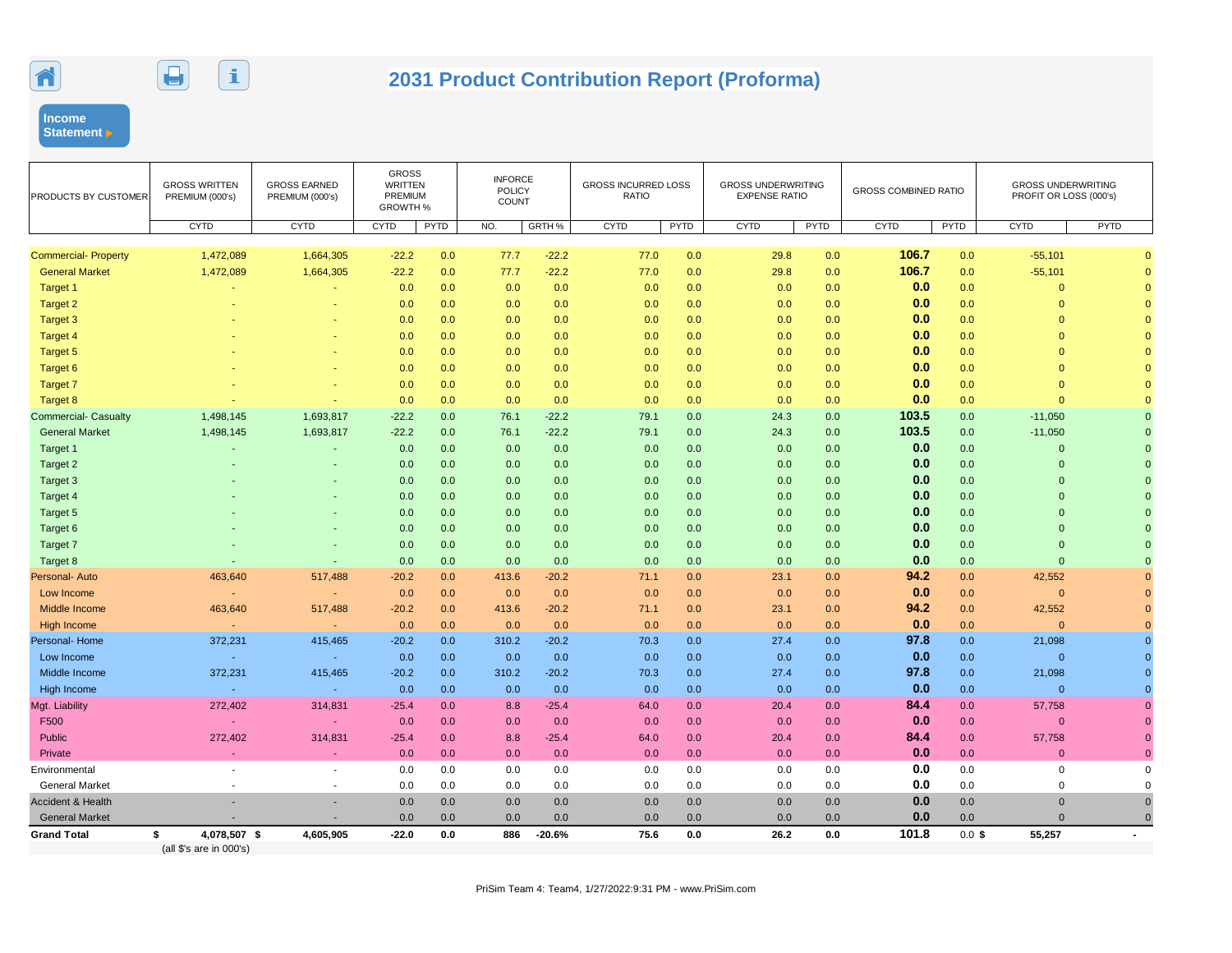

# **2031 Carrier Balance Sheet (Proforma)**



| <b>Capital Structure</b><br>Issue (Retire) Short-term Debt (enter entire \$ amount)<br>Next Year's ST Rate Forecast: 5.0%<br>This Year's Total Dividend Distribution (\$0.00 per share)<br>Dividend Yield (based on end of last year's stock price) | \$0<br>\$0<br>0.00%                             | January 1, 2031 Stock Price<br>Issue (Retire) Equity (+/- \$335,729,265)<br><b>Total Shares Issues/Retired</b><br>December 31, 2031 Forecasted Stock Price                                                  | $\$\$<br>$\mathcal{L}$  | 9.94<br>\$0<br>$\Omega$<br>6.96                   |
|-----------------------------------------------------------------------------------------------------------------------------------------------------------------------------------------------------------------------------------------------------|-------------------------------------------------|-------------------------------------------------------------------------------------------------------------------------------------------------------------------------------------------------------------|-------------------------|---------------------------------------------------|
| <b>Assets (all figures in millions)</b><br><b>Invested Assets</b><br>Cash<br><b>Premiums Receivable</b><br>Reinsurance Recoverable on Unpaid Claims & Claim Exp.<br><b>Deferred Policy Acquisition Costs</b><br><b>Other Assets</b>                 | \$<br>12,660<br>129<br>829<br>196<br>361<br>586 | <b>Liabilities</b><br><b>Unpaid Claims and Claim Expenses</b><br><b>Unearned Premiums</b><br><b>Short Term Debt</b><br>Long Term Debt<br>Accrued Expenses and Other Liabilities<br><b>TOTAL LIABILITIES</b> | $\$\$<br>$\mathfrak{L}$ | 8,472<br>1,493<br>378<br>1,049<br>1,112<br>12,505 |
| <b>TOTAL ASSETS</b>                                                                                                                                                                                                                                 | 14,761                                          | <b>Shareholders' Equity</b><br>Common Stock (\$1 Par Value)<br>Paid-In Surplus<br><b>Retained Earnings</b><br><b>TOTAL SHAREHOLDERS' EQUITY</b><br><b>TOTAL LIABILITIES AND EQUITY</b>                      | \$                      | 180<br>270<br>1,806<br>2,256<br>14,761            |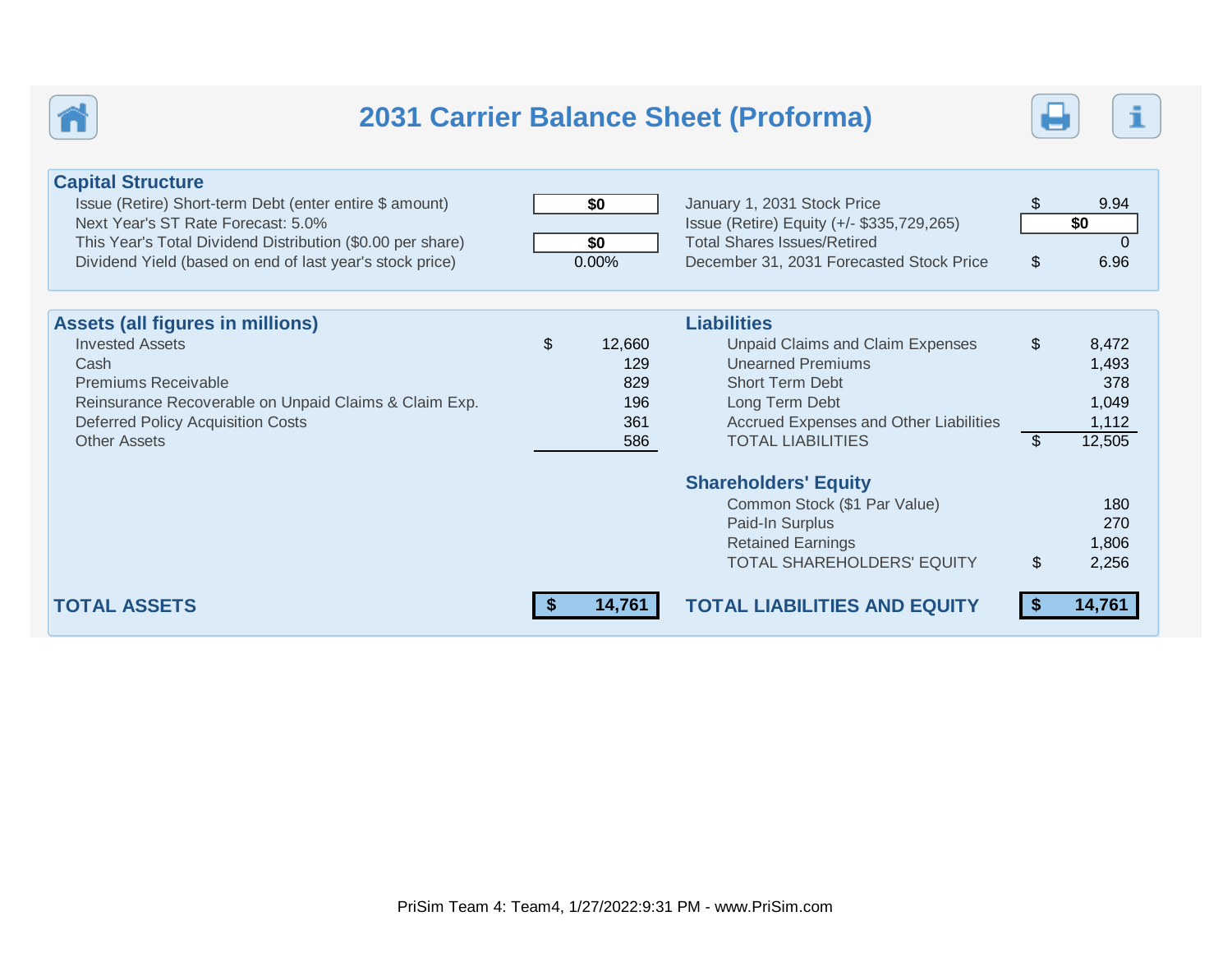

# **2031 Statement of Cash Flows (Proforma)**



| <b>Cash Flows from Operating Activities</b>                         |                |             |
|---------------------------------------------------------------------|----------------|-------------|
| Net Income                                                          | \$             | 143         |
| Increase (decrease) in Unpaid Claims and Claim Expenses, Net        |                | 1,151       |
| Increase (decrease) in Unearned Premiums, Net                       |                | (744)       |
| Decrease (increase) in Premiums Receivable                          |                | 106         |
| Decrease (increase) in Reinsurance Recoverable                      |                | (196)       |
| Decrease (increase) in Deferred Policy Acquisition Costs            |                | 168         |
| Other                                                               |                | (67)        |
| NET CASH PROVIDED BY (USED IN) OPERATING ACTIVITIES                 | \$             | 561         |
|                                                                     |                |             |
| <b>Cash Flows from Investing Activities</b>                         |                |             |
| NET CASH PROVIDED BY (USED IN) INVESTING ACTIVITIES                 |                | (457)       |
|                                                                     |                |             |
| <b>Cash Flows from Financing Activities</b>                         |                |             |
| Issue (retire) Short Term Debt                                      |                | $\Omega$    |
| Long Term Debt                                                      |                | 0           |
| Issue (retire) Capital Stock                                        |                | 0           |
| <b>Dividends</b>                                                    |                | $\mathbf 0$ |
| NET CASH PROVIDED BY (USED IN) FINANCING ACTIVITIES                 | $\mathfrak{S}$ |             |
|                                                                     | \$             | 103         |
| Net Increase (decrease) in Cash<br><b>Cash at Beginning of Year</b> |                | 26          |
| CASH AT END OF YEAR                                                 |                | 129         |
|                                                                     | \$             |             |
| All \$ are in millions (000 000)                                    |                |             |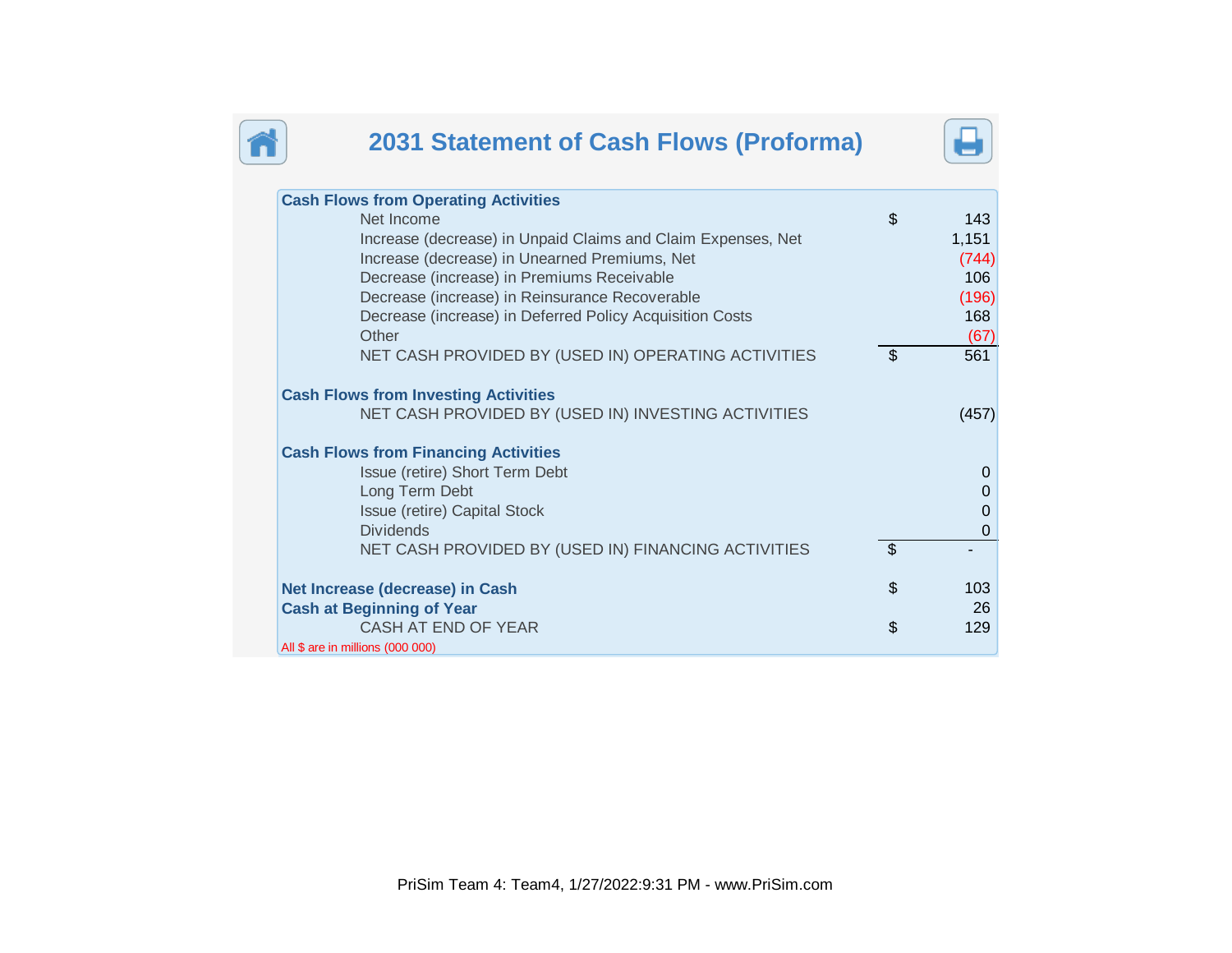| Ħ                                                                                                                                                                                                                                                                                                                                                                                                                                                                                                                                                                                                  |                                                                                                                     | <b>2031 Broker Production</b>                                                                                         |                                                                                                               |                                                                                                                            |                                                                                                                                             |                                                                                   | i.                                                                            |
|----------------------------------------------------------------------------------------------------------------------------------------------------------------------------------------------------------------------------------------------------------------------------------------------------------------------------------------------------------------------------------------------------------------------------------------------------------------------------------------------------------------------------------------------------------------------------------------------------|---------------------------------------------------------------------------------------------------------------------|-----------------------------------------------------------------------------------------------------------------------|---------------------------------------------------------------------------------------------------------------|----------------------------------------------------------------------------------------------------------------------------|---------------------------------------------------------------------------------------------------------------------------------------------|-----------------------------------------------------------------------------------|-------------------------------------------------------------------------------|
| <b>Promotion &amp; Staffing</b><br>Broker Awareness in Market (now/EOY)<br>Promotion/Advertising This Year<br>18.0 Producers @ 40.0 hrs. per week<br>25.2 Support @ 29.9 hrs. per week                                                                                                                                                                                                                                                                                                                                                                                                             | 50.0% / 47.0%<br>\$<br>35,000<br><b>EOY Attrition</b><br>$-2.9(16.1\%)$<br>$-3.8(14.9%)$                            | <b>Adjust</b><br>0.0<br>0.0                                                                                           | <b>Annual Production Summary (per broker)</b>                                                                 |                                                                                                                            | <b>Total Revenues</b><br>Avg. Revenues Per Producer<br>Avg. Retention (by count)<br>Avg. Customer Satisfaction (CSI)<br>Avg. Lifetime Value |                                                                                   | \$6,531,588<br>\$362,866<br>79%<br>7.74<br>\$68,308                           |
| <b>Service Levels</b><br><b>Value-Added Services</b><br>Avg. Number of Carriers Accessed Per Prospect                                                                                                                                                                                                                                                                                                                                                                                                                                                                                              | 3.0<br>1.5                                                                                                          |                                                                                                                       | <b>Producer Training &amp;</b><br>Time Blocking                                                               |                                                                                                                            | <b>Producer Commissions</b><br>New Commission<br><b>Renew Commission</b>                                                                    | 36%<br>33%                                                                        |                                                                               |
| <b>New Business Sourcing Decisions</b><br><b>Lead Generation (Per Producer)</b><br>Lead Generation Activity/Effort: 2.4 days timeblocked<br>Lead Generation Days/Producer/Month<br>Calls / Initial Contacts/Producer/Month<br>Percentage of Source/Channel Covered<br><b>Pipeline Efficiency</b><br>Appointments to Calls Ratio<br>Submissions to Appointments Ratio<br>Percentage of Submissions to iChallenge Carrier<br>Written to Submissions Ratio (iChallenge/Others)<br>Overall Hit Ratio (Written to Calls)<br><b>Annual Performance (Per Broker)</b><br><b>Total New Written Policies</b> | <b>Direct To</b><br><b>Consumer</b><br>80%<br>1.8 Days<br>253<br>4%<br>1%<br>56%<br>10%<br>25% / 29%<br>0.2%<br>126 | <b>Associations /</b><br><b>Affinity</b><br>10%<br>0.2 Days<br>2<br>3%<br>10%<br>72%<br>7%<br>24% / 28%<br>2.6%<br>12 | <b>Account</b><br><b>Roundina</b><br>5%<br>0.1 Days<br>2<br>7%<br>17%<br>80%<br>5%<br>51% / 50%<br>8.0%<br>27 | <b>Carrier</b><br><b>Referrals</b><br>5%<br>0.1 Days<br>$\overline{1}$<br>2%<br>15%<br>68%<br>8%<br>40% / 44%<br>5.7%<br>9 | <b>Current Customer</b><br><b>Referrals</b><br>0%<br>0.0 Days<br>$\mathbf{0}$<br>0%<br>$0\%$<br>0%<br>0%<br>0%/0%<br>0.0%<br>$\mathbf 0$    | Totals /<br>Average<br>2.2 Days<br>258<br>3.0%<br>1%<br>57%<br>10%<br>0.3%<br>175 | <b>Source</b><br>Analysis D<br>Income<br>Statement D                          |
| 10%<br>8%<br><b>Hit Ratio</b><br>6%<br>4%<br>2%<br>0%<br><b>Direct To Consumer</b><br>Associations / Affinity                                                                                                                                                                                                                                                                                                                                                                                                                                                                                      | <b>Effectiveness Ratios (Conversion)</b><br><b>Account Rounding</b>                                                 |                                                                                                                       | <b>Carrier Referrals</b>                                                                                      | Current Customer<br>Referrals                                                                                              | 100%<br>Channel<br>80%<br>of Chann<br>Covered<br>60%<br>40%<br>20%<br>$\approx$<br>0%                                                       | to Calls)<br>$\rightarrow$ Percentage of                                          | <b>NOVER COVER DISP.</b> Overall Hit Ratio (Written<br>Source/Channel Covered |

PriSim Team 4: Team4, 1/27/2022:9:32 PM - www.PriSim.com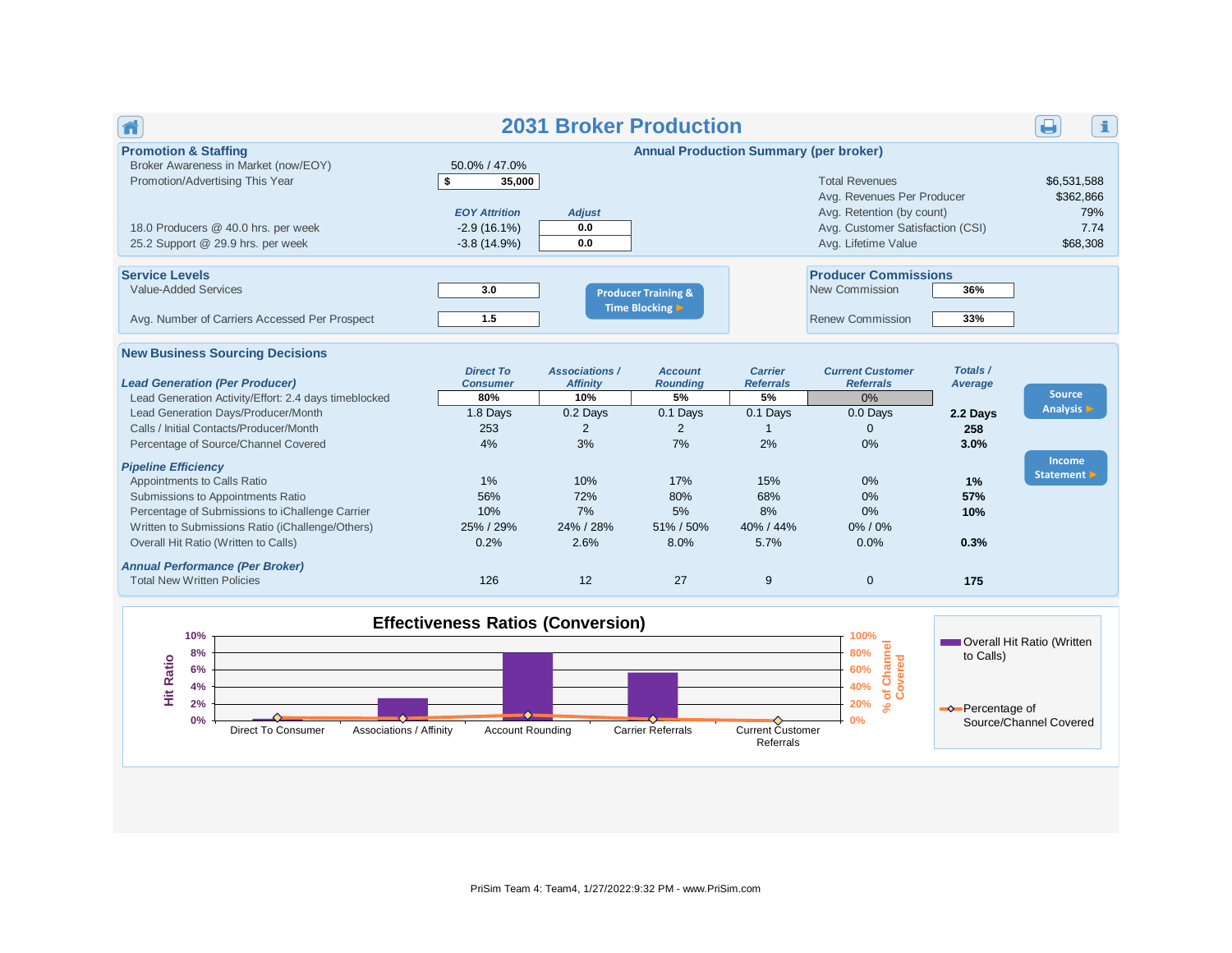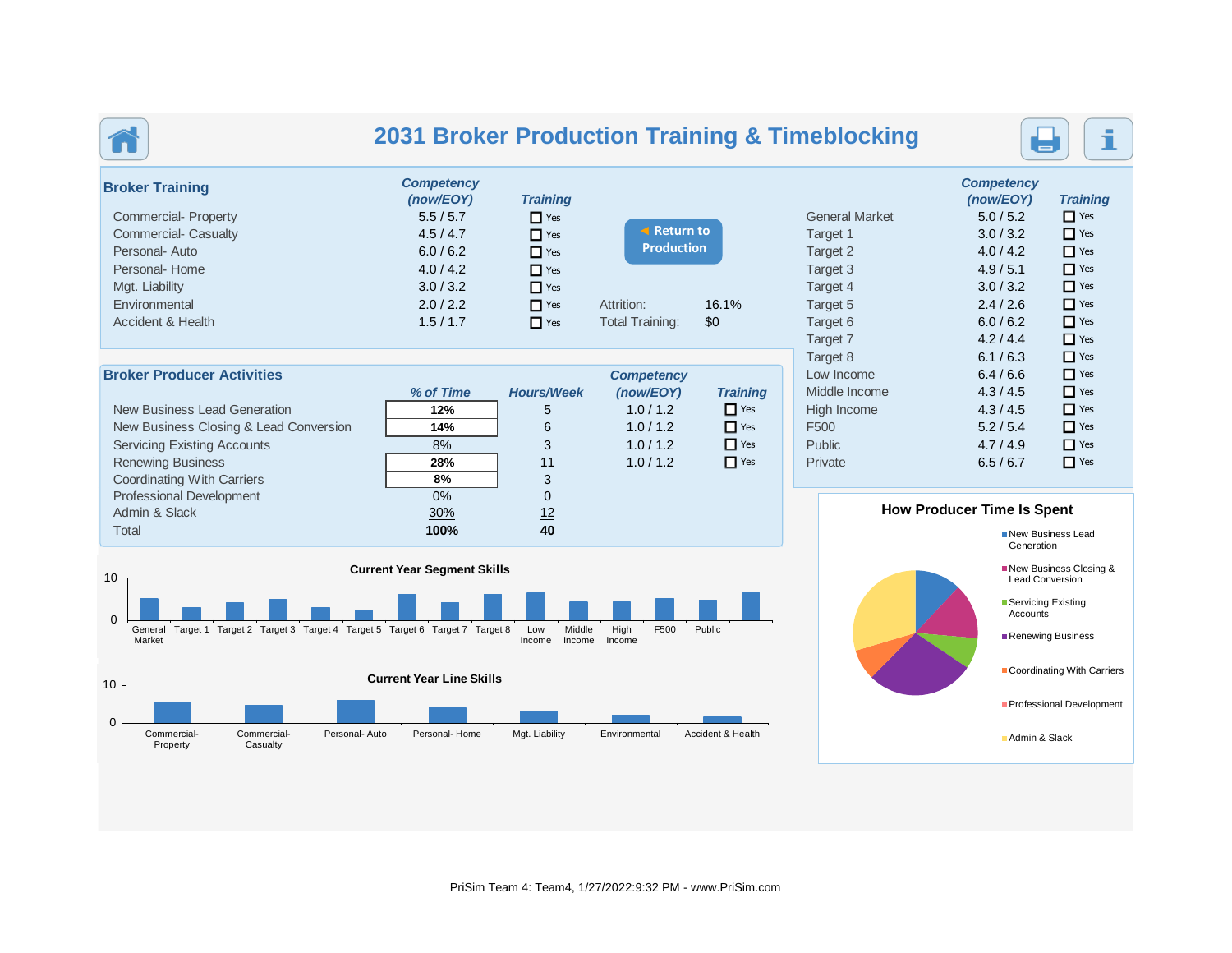

# **2031 Broker Income Statement (Proforma)**



| <b>Revenues by Carrier</b>          | <b>iChallenge</b><br><b>Carrier</b> | %      |           | <b>All Other Carriers</b> | %        |
|-------------------------------------|-------------------------------------|--------|-----------|---------------------------|----------|
| <b>Commercial Revenues</b>          |                                     |        |           |                           |          |
| <b>New</b>                          | \$<br>4,569                         |        | \$        | 56,045                    |          |
| Renew                               | 313,038                             |        |           | 2,886,567                 |          |
| <b>Personal Revenues</b>            |                                     |        |           |                           |          |
| <b>New</b>                          | 2,161                               |        |           | 25,545                    |          |
| Renew                               | 116,755                             |        |           | 1,087,275                 |          |
| <b>Specialty Revenues</b>           |                                     |        |           |                           |          |
| <b>New</b>                          | 624                                 |        |           | 19,346                    |          |
| Renew                               | 26,071                              |        |           | 1,194,156                 |          |
| GSC/Contingent Income               | 28,675                              |        |           | 474.204                   |          |
| Additional Services Fee Income      | 23,396                              |        |           | 273,161                   |          |
| <b>Total Revenues By Carrier</b>    | \$<br>515,289                       | 7.9%   | \$        | 6,016,298                 | 92.1%    |
|                                     |                                     |        |           |                           |          |
| <b>Broker Performance (Average)</b> |                                     |        |           |                           |          |
| <b>Total Broker Revenues</b>        | \$<br>6,531,588                     | 100.0% |           |                           |          |
| <b>Compensation Expense</b>         | 4,330,259                           | 66.3%  |           |                           |          |
| <b>SG&amp;A Expense</b>             | 1,491,544                           | 22.8%  |           |                           |          |
| Pre-Tax Profit                      | 709,785                             | 10.9%  |           |                           |          |
| <b>Taxes</b>                        | 234,229                             | 3.6%   |           |                           |          |
| <b>Net Profit</b>                   | \$<br>475,556                       | 7.3%   |           |                           |          |
|                                     |                                     |        |           |                           |          |
| <b>Other Statistics</b>             |                                     |        |           |                           |          |
| Revenues Per Employee               | \$151,194                           |        | Retention |                           | 79%      |
| <b>Compensation Per Employee</b>    | \$100,237                           |        |           | Customer Sat.             | 7.74     |
| <b>Spread Per Employee</b>          | \$50,957                            |        |           | Lifetime Value            | \$68,308 |
|                                     |                                     |        |           |                           |          |

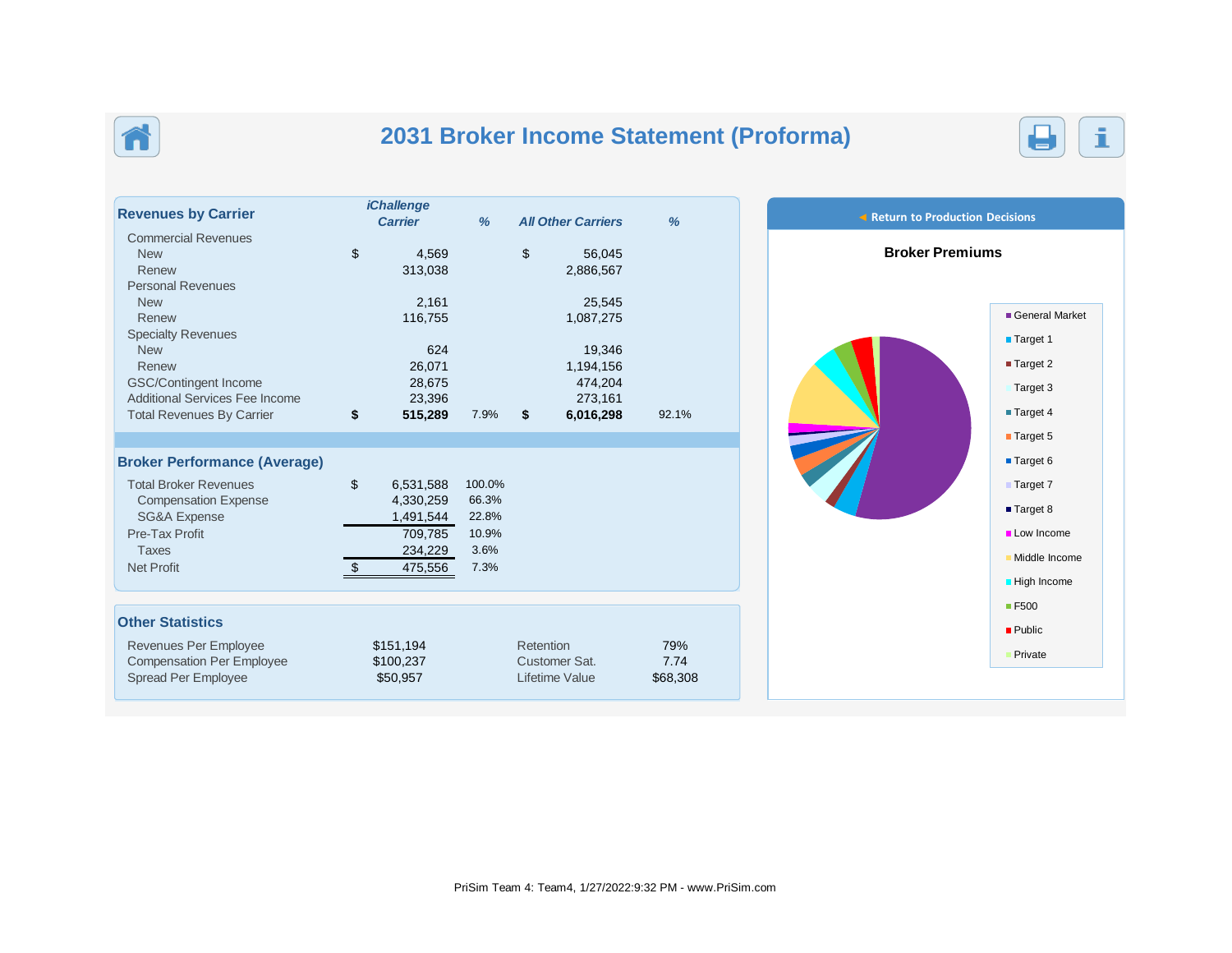# **2031 Customer Analysis: Sensitivities & Growth**

₹



|                                                                                                              |                                         |                                         |                                                      |             |          |          | <b>Sensitivity Heat Map</b> |          |          |
|--------------------------------------------------------------------------------------------------------------|-----------------------------------------|-----------------------------------------|------------------------------------------------------|-------------|----------|----------|-----------------------------|----------|----------|
| Show Position Map                                                                                            |                                         |                                         |                                                      |             | Low      |          |                             | High     |          |
| <b>Commercial</b>                                                                                            | General Market                          | Target 1                                | Target 2                                             | Target 3    | Target 4 | Target 5 | Target 6                    | Target 7 | Target 8 |
| Price                                                                                                        | 9.0                                     | 4.0                                     | $\overline{3.0}$                                     | 3.5         | 3.1      | 8.0      | 2.5                         | 4.5      | 5.0      |
| Coverage                                                                                                     | 1.5                                     | 6.0                                     | 6.5                                                  | 8.0         | 1.0      | 6.5      | 9.0                         | 8.5      | 7.5      |
| Claims                                                                                                       | 3.0                                     | 5.0                                     | 7.0                                                  | 6.0         | 3.0      | 9.0      | 6.5                         | 5.5      | 8.8      |
| <b>Value-Added Services</b>                                                                                  | 2.0                                     | 6.4                                     | 5.0                                                  | 8.0         | 1.0      | 7.0      | 4.0                         | 5.0      | 6.0      |
| Financial Strength/Brand                                                                                     | 1.0                                     | 4.0                                     | 5.0                                                  | 4.5         | 5.0      | 5.0      | 4.0                         | 5.0      | 3.5      |
| <b>Growth Rate</b>                                                                                           | 0.6%                                    | 1.5%                                    | 1.0%                                                 | 3.0%        | 5.0%     | 2.0%     | 8.0%                        | 4.5%     | 10.0%    |
| Price<br>Coverage<br>Claims<br><b>Value-Added Services</b><br>Financial Strength/Brand<br><b>Growth Rate</b> | 8.5<br>1.0<br>3.0<br>0.5<br>0.5<br>2.0% | 7.0<br>5.0<br>5.0<br>1.5<br>3.0<br>1.0% | $\overline{3.0}$<br>6.0<br>8.0<br>3.0<br>3.5<br>0.5% |             |          |          | Business                    |          |          |
| <b>Specialty</b>                                                                                             | General Market                          | <b>F500</b>                             | <b>Public</b>                                        | Private     |          |          | urance Market               |          |          |
|                                                                                                              |                                         |                                         |                                                      |             |          |          |                             |          |          |
| Price                                                                                                        | 9.0                                     | 3.5                                     | $\overline{5.0}$                                     | 7.0         |          |          |                             |          |          |
| Coverage                                                                                                     | 1.5                                     | 9.0                                     | 4.5                                                  | 3.0         |          |          |                             |          |          |
| Claims                                                                                                       | 3.0                                     | 10.0                                    | 5.0                                                  | 3.0         |          |          |                             |          |          |
| Value-Added Services                                                                                         | 2.0                                     | 7.0                                     | 4.0                                                  | 3.0         |          |          |                             |          |          |
| Financial Strength/Brand<br><b>Growth Rate</b>                                                               | 1.0<br>0.6%                             | 5.0<br>0.3%                             | 4.0<br>0.5%                                          | 2.5<br>2.0% |          |          |                             |          |          |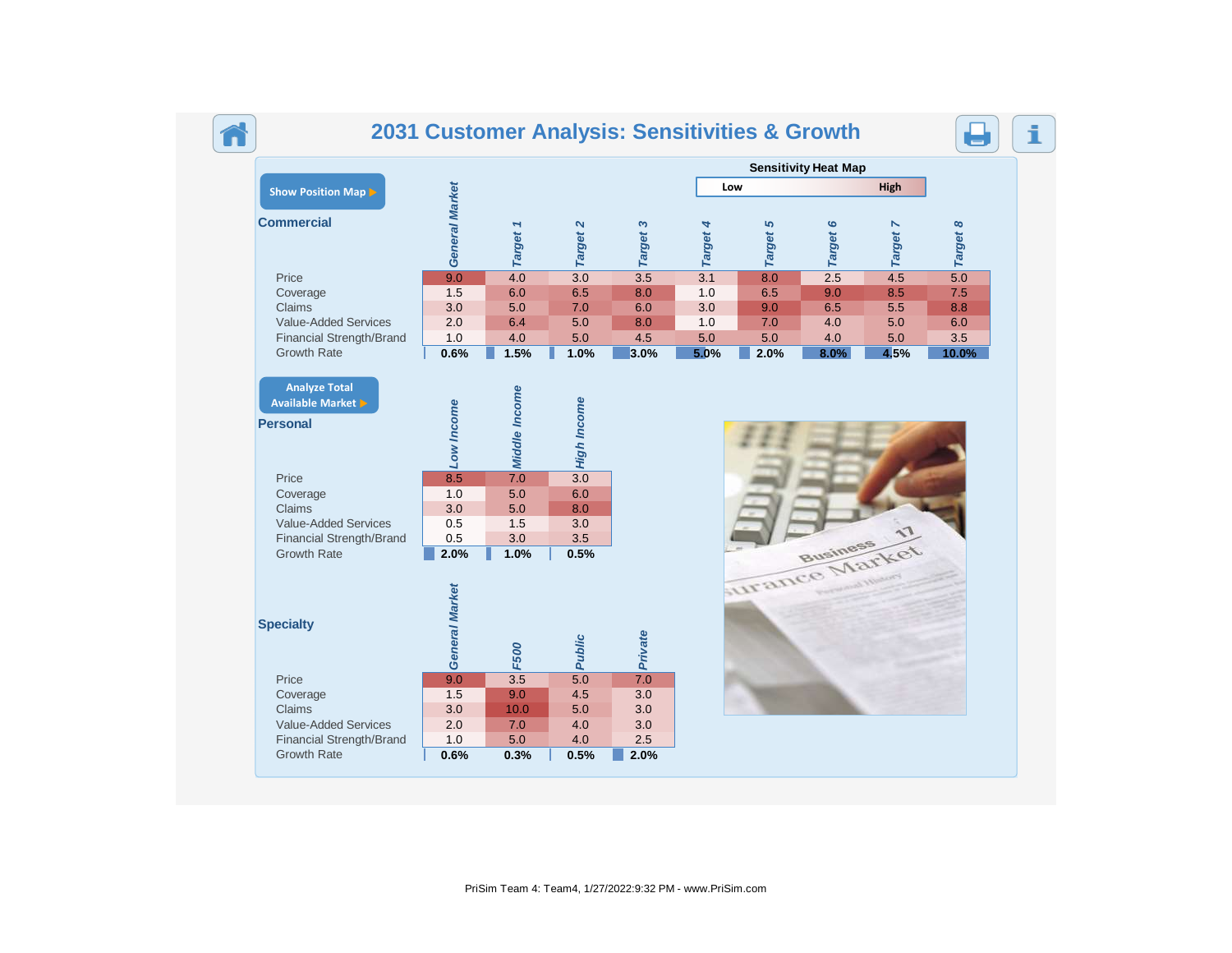## **Plot Bubble Size As:**

# **Position Map**





Desired Value-Added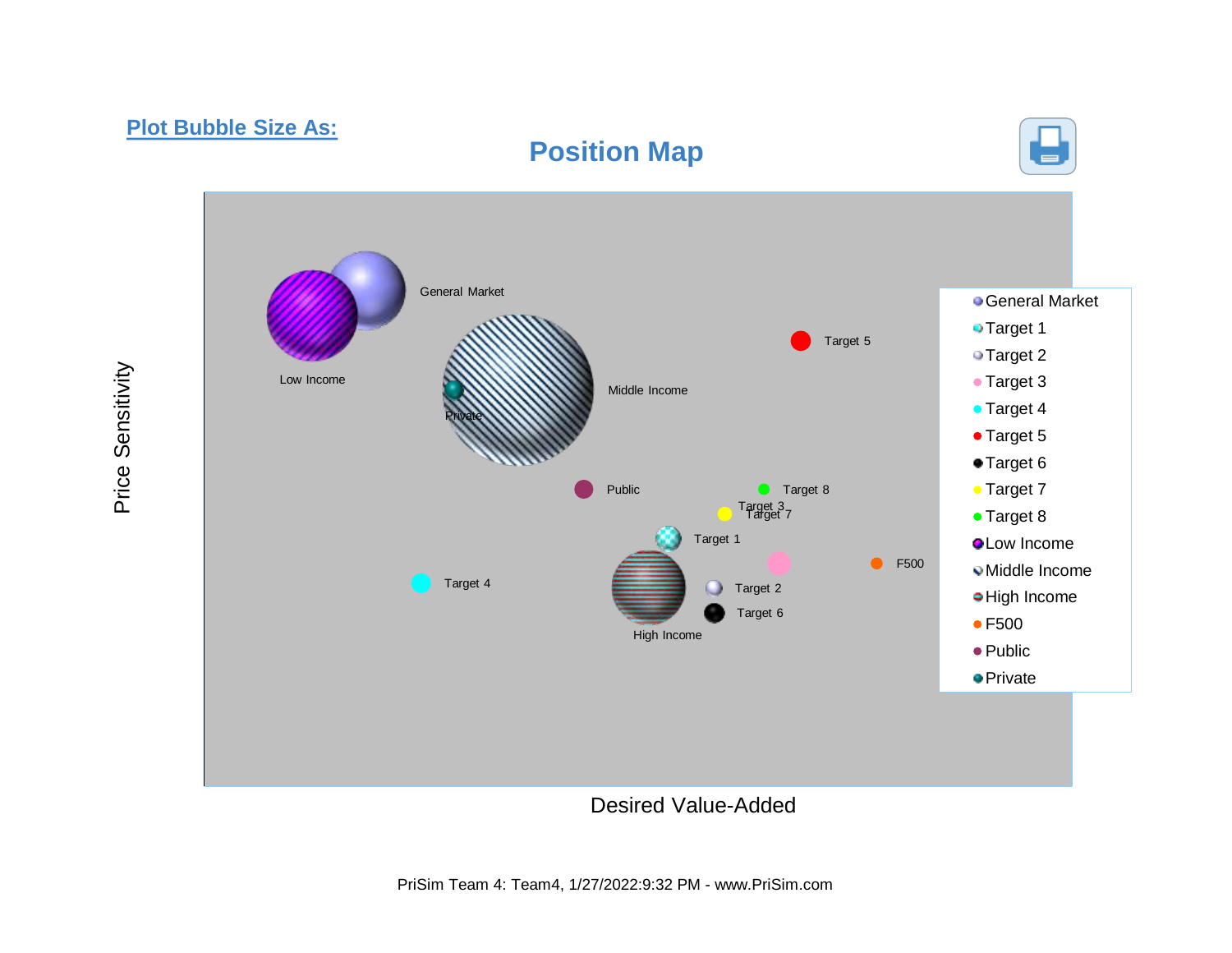

## **2031 Total Available Market Analysis**



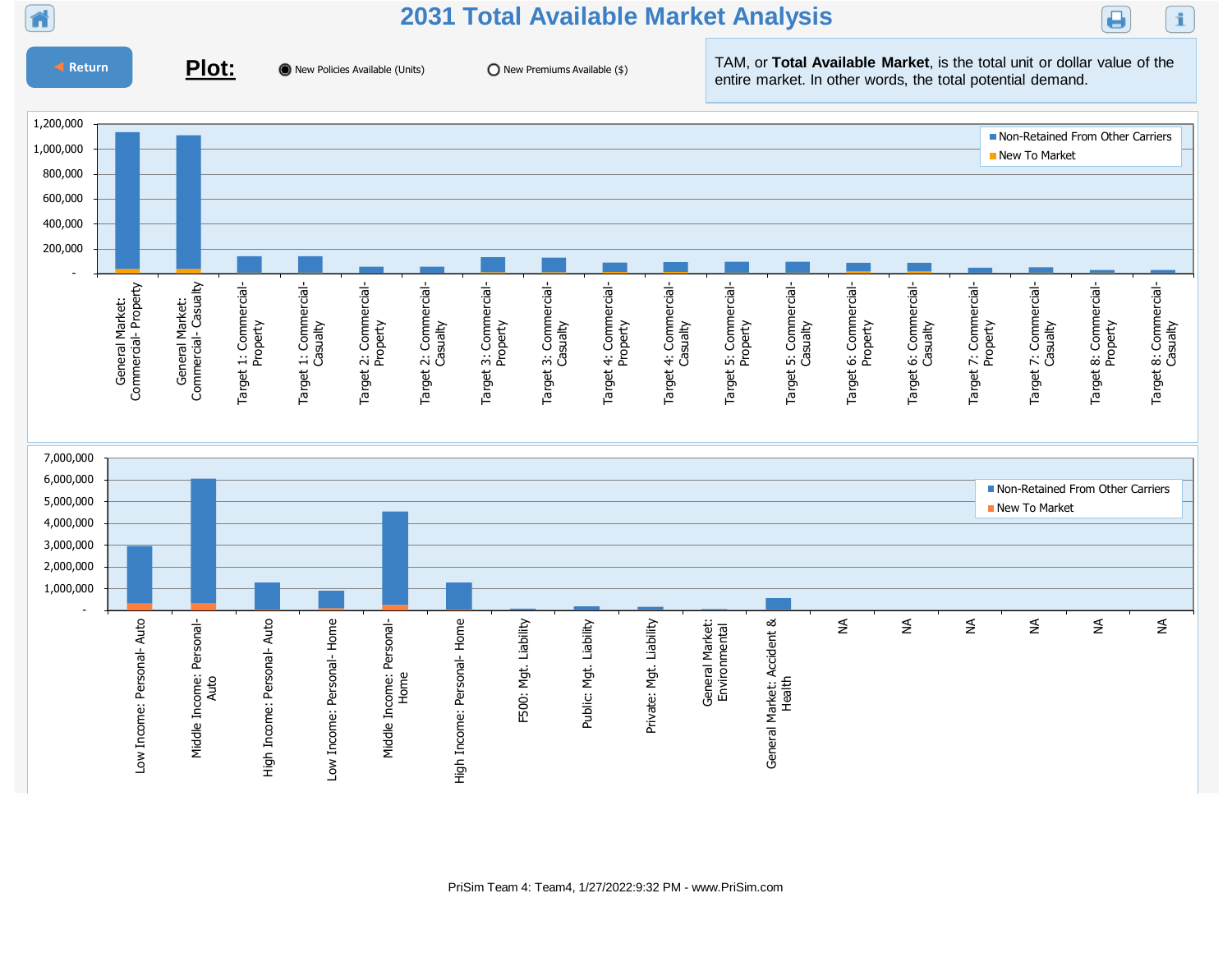## **2031 Broker Lead Source Analysis**



| <b>Source Demand</b>              | <b>Direct To Consumer</b> | <b>Associations /</b><br><b>Affinity</b> | <b>Account Rounding</b> | <b>Carrier Referrals</b> | <b>Current Customer</b><br><b>Referrals</b> |
|-----------------------------------|---------------------------|------------------------------------------|-------------------------|--------------------------|---------------------------------------------|
| New Policies Available            | 15.676.154                | 1,653,963                                | 864.669                 | 1.373.211                | 1,994,277                                   |
| Average Premium Per Policy        | \$4,029                   | \$12,146                                 | \$11.880                | \$13.251                 | \$7,153                                     |
| <b>Expected Efficiency</b>        |                           |                                          |                         |                          |                                             |
| Appointments to Calls Ratio       | 2%                        | 15%                                      | 25%                     | 23%                      | 25%                                         |
| Submissions to Appointments Ratio | 65%                       | 85%                                      | 95%                     | 80%                      | 90%                                         |

**NOTE: For written to submitted performance by product see the Production Detail Report**

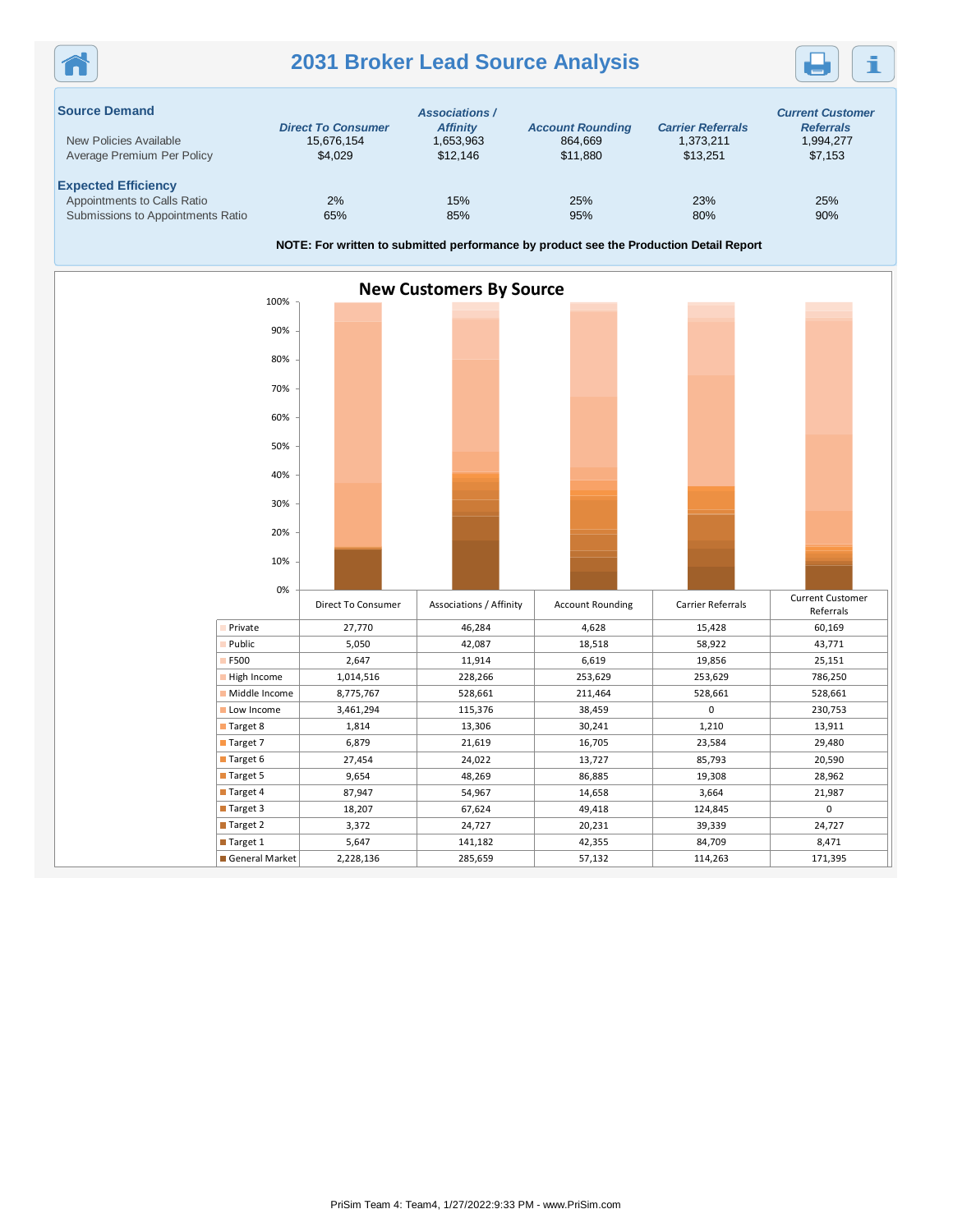## **2031 Broker New Production Detail (Proforma)**

#### **Commercial- Property** Estimated Market Demand (Policies) Producer Appointments Broker Submissions/Appointments % of Submissions to iChallenge Carrier (1.5 accessed)

- Quoted to Submitted Ratio (iChallenge only)
- Written to Quoted Ratio (iChallenge only)
- Hit Ratio Written to Submitted (iChallenge only)

## **Commercial- Casualty**

ñ

Estimated Market Demand (Policies) Producer Appointments Broker Submissions/Appointments % of Submissions to iChallenge Carrier (1.5 accessed) Quoted to Submitted Ratio (iChallenge only) Written to Quoted Ratio (iChallenge only) Hit Ratio - Written to Submitted (iChallenge only) Total Written By iChallenge Carrier 1,093 0 0 0 0 0 0 0 0 Total Written By Other Broker Carriers 6,838 722 253 668 459 514 273 162 179

#### **Personal- Auto**

| <b>Estimated Market Demand (Policies)</b>             | 2,958,371 | 6,041,836 | 1,271,323 |
|-------------------------------------------------------|-----------|-----------|-----------|
| <b>Producer Appointments</b>                          | 100.458   | 202.912   | 32.513    |
| <b>Broker Submissions/Appointments</b>                | 58%       | 59%       | 66%       |
| % of Submissions to iChallenge Carrier (1.5 accessed) | 0%        | 15%       | 0%        |
| Quoted to Submitted Ratio (iChallenge only)           | $0\%$     | 76%       | 0%        |
| Written to Quoted Ratio (iChallenge only)             | $0\%$     | 36%       | 0%        |
| Hit Ratio - Written to Submitted (iChallenge only)    | $0\%$     | 27%       | 0%        |
| Total Written By iChallenge Carrier                   | $\Omega$  | 7.518     | $\Omega$  |
| <b>Total Written By Other Broker Carriers</b>         | 24 206    | 45 702    | 11 024    |

#### **Personal- Home**

| <b>Estimated Market Demand (Policies)</b>             | 887,511 | 4,531,377 | 1,264,966 |
|-------------------------------------------------------|---------|-----------|-----------|
| <b>Producer Appointments</b>                          | 30.137  | 152,184   | 32,350    |
| <b>Broker Submissions/Appointments</b>                | 58%     | 58%       | 65%       |
| % of Submissions to iChallenge Carrier (1.5 accessed) | 0%      | 15%       | 0%        |
| Quoted to Submitted Ratio (iChallenge only)           | 0%      | 76%       | 0%        |
| Written to Quoted Ratio (iChallenge only)             | 0%      | 36%       | 0%        |
| Hit Ratio - Written to Submitted (iChallenge only)    | 0%      | 28%       | 0%        |
|                                                       |         |           |           |

| ommercial- Property                                   |           | ↽<br>arget | arget <sub>2</sub> | S<br>Target  | arget       | 5<br><b>Target</b> | $\circ$      | arget    | $\infty$<br><b>Target</b> |
|-------------------------------------------------------|-----------|------------|--------------------|--------------|-------------|--------------------|--------------|----------|---------------------------|
| <b>Estimated Market Demand (Policies)</b>             | 1,134,672 | 140,473    | 56,766             | 132,363      | 90,873      | 96,345             | 85,836       | 48,762   | 30,348                    |
| <b>Producer Appointments</b>                          | 37,474    | 4,292      | 1,469              | 4,167        | 2,874       | 3,982              | 2,076        | 1,203    | 1,266                     |
| <b>Broker Submissions/Appointments</b>                | 59%       | 71%        | 74%                | 71%          | 66%         | 73%                | 70%          | 73%      | 81%                       |
| % of Submissions to iChallenge Carrier (1.5 accessed) | 15%       | 0%         | 0%                 | 0%           | 0%          | 0%                 | 0%           | 0%       | 0%                        |
| Quoted to Submitted Ratio (iChallenge only)           | 28%       | $0\%$      | 0%                 | 0%           | 0%          | 0%                 | 0%           | 0%       | 0%                        |
| Written to Quoted Ratio (iChallenge only)             | 78%       | $0\%$      | 0%                 | 0%           | 0%          | 0%                 | 0%           | 0%       | 0%                        |
| Hit Ratio - Written to Submitted (iChallenge only)    | 22%       | $0\%$      | 0%                 | 0%           | $0\%$       | 0%                 | 0%           | 0%       | 0%                        |
| Total Written By iChallenge Carrier                   | 1,120     | 0          | $\mathbf 0$        | $\mathbf{0}$ | $\mathbf 0$ | $\Omega$           | $\mathbf{0}$ | $\Omega$ | $\mathbf{0}$              |
| <b>Total Written By Other Broker Carriers</b>         | 7,001     | 737        | 262                | 725          | 452         | 532                | 277          | 163      | 186                       |
| ommercial- Casualty                                   |           |            |                    |              |             |                    |              |          |                           |
| <b>Estimated Market Demand (Policies)</b>             | 1,111,978 | 141,892    | 55,631             | 127,730      | 92,350      | 96,732             | 85,750       | 49,505   | 30,135                    |
| <b>Producer Appointments</b>                          | 36,724    | 4,335      | 1,440              | 4,021        | 2,921       | 3,998              | 2,074        | 1,221    | 1,257                     |
| <b>Broker Submissions/Appointments</b>                | 59%       | 68%        | 72%                | 68%          | 65%         | 70%                | 70%          | 72%      | 79%                       |
| % of Submissions to iChallenge Carrier (1.5 accessed) | 15%       | 0%         | 0%                 | 0%           | $0\%$       | 0%                 | 0%           | 0%       | 0%                        |
| Quoted to Submitted Ratio (iChallenge only)           | 28%       | $0\%$      | 0%                 | 0%           | $0\%$       | 0%                 | 0%           | 0%       | $0\%$                     |
| Written to Quoted Ratio (iChallenge only)             | 78%       | $0\%$      | 0%                 | 0%           | $0\%$       | 0%                 | 0%           | 0%       | $0\%$                     |
| Hit Ratio - Written to Submitted (iChallenge only)    | 22%       | $0\%$      | $0\%$              | 0%           | 0%          | 0%                 | 0%           | 0%       | $0\%$                     |
| Total Written By iChallenge Carrier                   | 1,093     | 0          | $\Omega$           | $\Omega$     | $\Omega$    |                    | $\Omega$     | 0        | 0                         |

| Low Income | Middle Income | High Income    |
|------------|---------------|----------------|
| 2,958,371  | 6,041,836     | 1,271,323      |
| 100,458    | 202,912       | 32,513         |
| 58%        | 59%           | 66%            |
| 0%         | 15%           | 0%             |
| 0%         | 76%           | 0%             |
| 0%         | 36%           | $0\%$          |
| 0%         | 27%           | 0%             |
| $\Omega$   | 7,518         | $\overline{0}$ |
| 24.206     | 45,702        | 11,024         |

**Market** 

| <b>GISUILAI- FIUILIE</b>                              |          |           |           |
|-------------------------------------------------------|----------|-----------|-----------|
| <b>Estimated Market Demand (Policies)</b>             | 887,511  | 4,531,377 | 1,264,966 |
| <b>Producer Appointments</b>                          | 30,137   | 152,184   | 32,350    |
| <b>Broker Submissions/Appointments</b>                | 58%      | 58%       | 65%       |
| % of Submissions to iChallenge Carrier (1.5 accessed) | 0%       | 15%       | 0%        |
| Quoted to Submitted Ratio (iChallenge only)           | 0%       | 76%       | $0\%$     |
| Written to Quoted Ratio (iChallenge only)             | 0%       | 36%       | $0\%$     |
| Hit Ratio - Written to Submitted (iChallenge only)    | 0%       | 28%       | $0\%$     |
| Total Written By iChallenge Carrier                   | $\Omega$ | 5,635     | $\Omega$  |
| <b>Total Written By Other Broker Carriers</b>         | 7.261    | 34.251    | 10.896    |

**Note:** If estimated market demand is Red and underlined, it means that supply was greater than demand (e.g., there was more agency activity for the industry than was necessary for the number of customers in at least one source). In other words, supply exceeded demand.

Click on a Source below to determine where there might be too much competition. Or, perhaps where there might be an opportunity for more aggressive lead generation.

**Print All**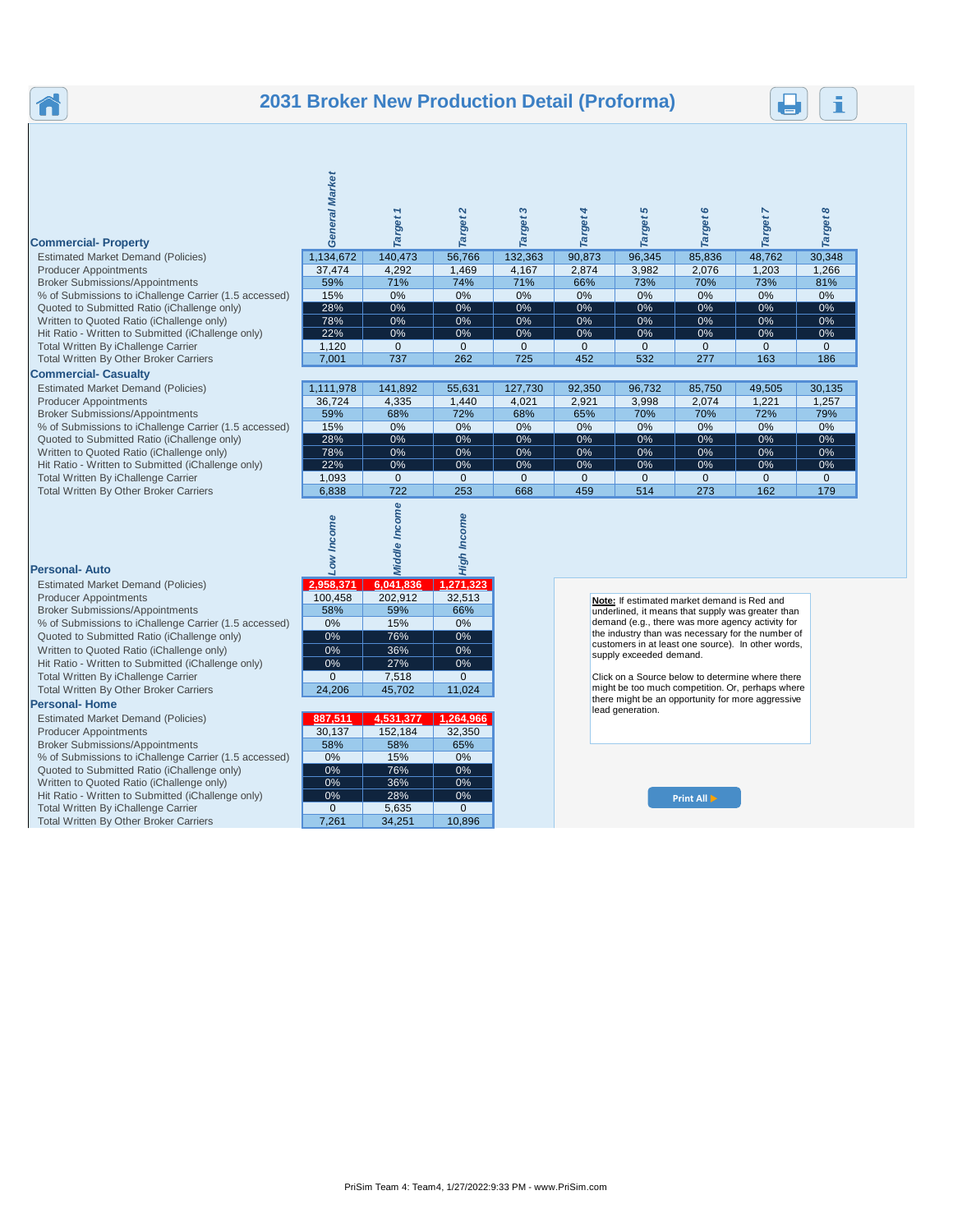## **2031 Broker New Production Detail (Proforma)**



## **Mgt. Liability**

Ħ

Estimated Market Demand (Policies) Producer Appointments Broker Submissions/Appointments % of Submissions to iChallenge Carrier (1.5 accessed) Quoted to Submitted Ratio (iChallenge only) Written to Quoted Ratio (iChallenge only) Hit Ratio - Written to Submitted (iChallenge only) Total Written By iChallenge Carrier Total Written By Other Broker Carriers

### **Environmental**

| Estimated Market Demand (Policies)                    | 55.449   |
|-------------------------------------------------------|----------|
| <b>Producer Appointments</b>                          | 1,831    |
| <b>Broker Submissions/Appointments</b>                | 58%      |
| % of Submissions to iChallenge Carrier (1.5 accessed) | $0\%$    |
| Quoted to Submitted Ratio (iChallenge only)           | $0\%$    |
| Written to Quoted Ratio (iChallenge only)             | 0%       |
| Hit Ratio - Written to Submitted (iChallenge only)    | 0%       |
| Total Written By iChallenge Carrier                   | $\Omega$ |
| <b>Total Written By Other Broker Carriers</b>         | 276      |
| <b>Accident &amp; Health</b>                          |          |
| <b>Estimated Market Demand (Policies)</b>             | 554,487  |
| <b>Producer Appointments</b>                          | 18.312   |
| <b>Broker Submissions/Appointments</b>                | 58%      |
| % of Submissions to iChallenge Carrier (1.5 accessed) | $0\%$    |
| Quoted to Submitted Ratio (iChallenge only)           | 0%       |
| Written to Quoted Ratio (iChallenge only)             | $0\%$    |
| Hit Ratio - Written to Submitted (iChallenge only)    | $0\%$    |
| Total Written By iChallenge Carrier                   | O        |
| <b>Total Written By Other Broker Carriers</b>         | 2.744    |

| <b>F500</b> | Public  | Private  |
|-------------|---------|----------|
| 66,186      | 168,350 | 154,279  |
| 1,242       | 3,700   | 2,910    |
| 68%         | 72%     | 68%      |
| 0%          | 16%     | 0%       |
| 0%          | 48%     | 0%       |
| 0%          | 69%     | 0%       |
| 0%          | 33%     | 0%       |
| $\Omega$    | 206     | $\Omega$ |
| 423         | 1,242   | 856      |



Plot All Sources

**O** Direct To Consumer

Associations / Affinity

**O** Account Rounding

**O** Carrier Referrals

Current Customer Referrals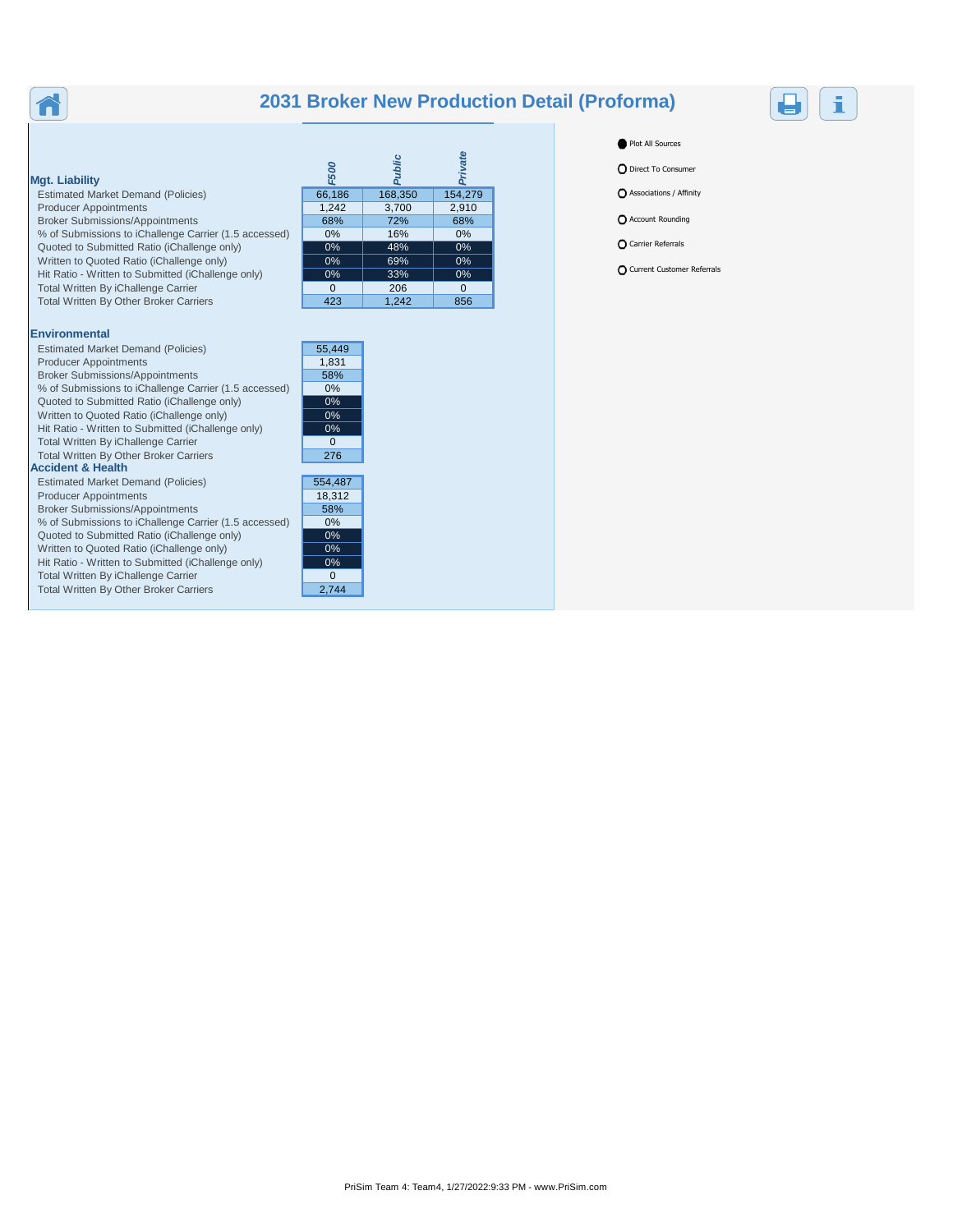| <b>Product Line:</b>                                                                                     | Commercial- Property                                    |                                         |                                                                                                                   |
|----------------------------------------------------------------------------------------------------------|---------------------------------------------------------|-----------------------------------------|-------------------------------------------------------------------------------------------------------------------|
| <b>Customer Segment:</b>                                                                                 | <b>General Market</b>                                   |                                         |                                                                                                                   |
| Product Awareness (now/EOY):                                                                             | 75.0% / 100.0                                           | Profitability Analysis (forecast)       |                                                                                                                   |
| Cost to Develop Product:                                                                                 | \$0                                                     | Policy Count New:                       | 1,120                                                                                                             |
| Cost to Extend Product (i.e., change coverages):                                                         | \$0                                                     | Policy Count Renew (%): 76,583          | 76.7%                                                                                                             |
| <b>Broker Commission:</b>                                                                                | 11.5%                                                   | Total Policy Gain (%):                  | $-22.2%$                                                                                                          |
|                                                                                                          |                                                         | <b>Premiums New:</b>                    | \$21,218,400                                                                                                      |
| Decisions                                                                                                |                                                         | Premiums Renew:                         | \$1,450,870,304                                                                                                   |
|                                                                                                          |                                                         | Premium Growth:                         | $-22.2%$                                                                                                          |
| Set Carrier Advertising<br>\$32,500                                                                      | $\left  \cdot \right $<br>DH                            |                                         | Avg. Claim                                                                                                        |
| Set Price Adjustment<br>0%                                                                               | $\blacktriangleright$ \$18,945<br>$\lvert \cdot \rvert$ | Loss Ratio:                             | \$19,782<br>77.0                                                                                                  |
|                                                                                                          |                                                         | <b>Expense Ratio:</b>                   | 29.8                                                                                                              |
| 2.0<br>Set Coverage:                                                                                     | $conservative \cdot$<br>$\blacktriangleright$ broad     | <b>Gross Combined Ratio:</b>            | 106.7                                                                                                             |
|                                                                                                          |                                                         | Gross U/W Profit (Loss): - \$55,100,780 |                                                                                                                   |
| Set Loss Control/Appraisal: 2.3                                                                          | $low \mid \mid$<br>$\rightarrow$ high                   | <b>Customer Satisfaction:</b>           | 7.7                                                                                                               |
|                                                                                                          |                                                         | forecasts to change.                    | NOTE: These are forecasts! Any changes made in other<br>other areas (e.g., production, staffing) will cause these |
| Once decisions are made, don't forget to click the blue<br>button to the right to update your forecasts! | Reset                                                   |                                         | <b>Click to update forecasts</b>                                                                                  |
| ■ Click for pop-up help.                                                                                 |                                                         |                                         |                                                                                                                   |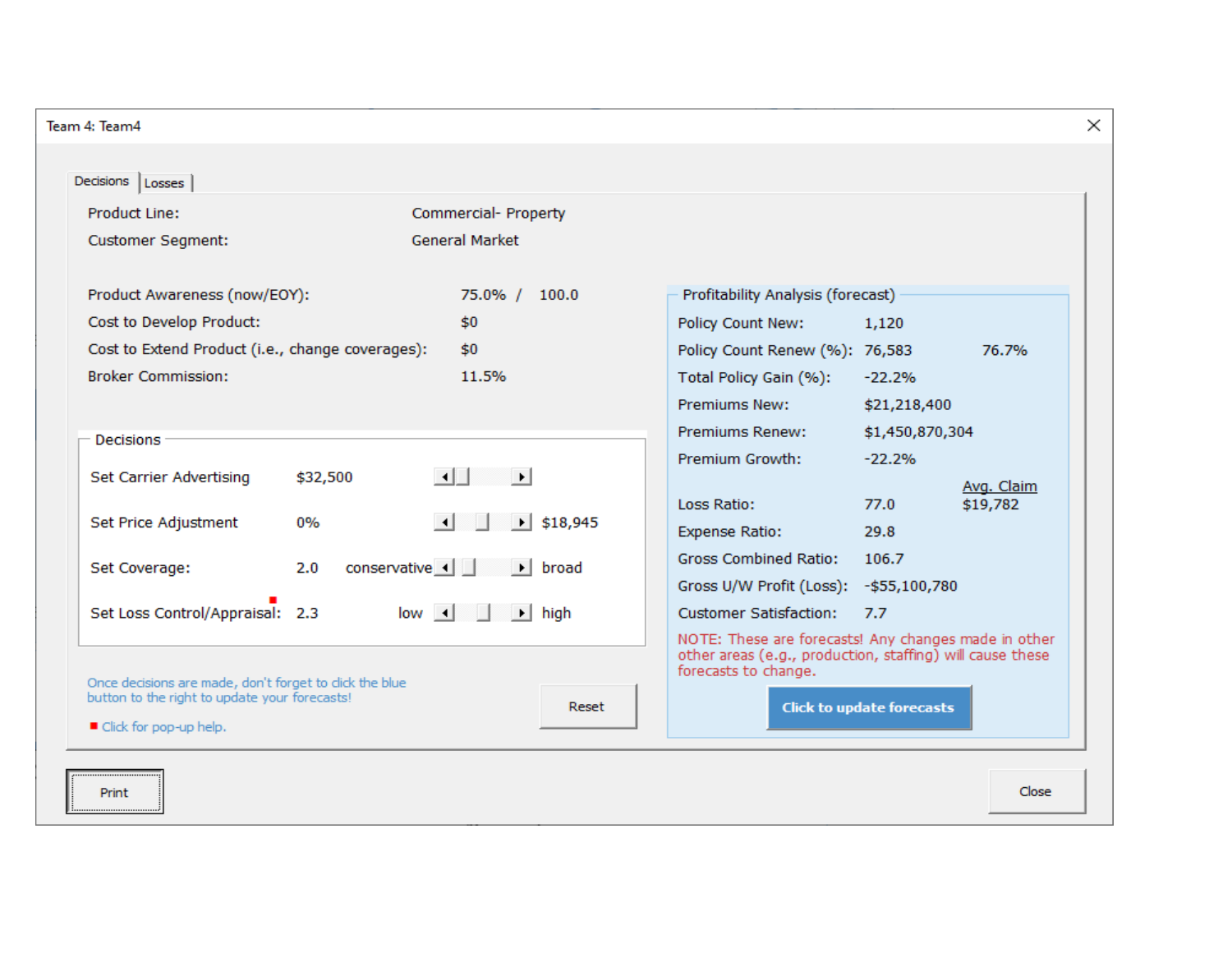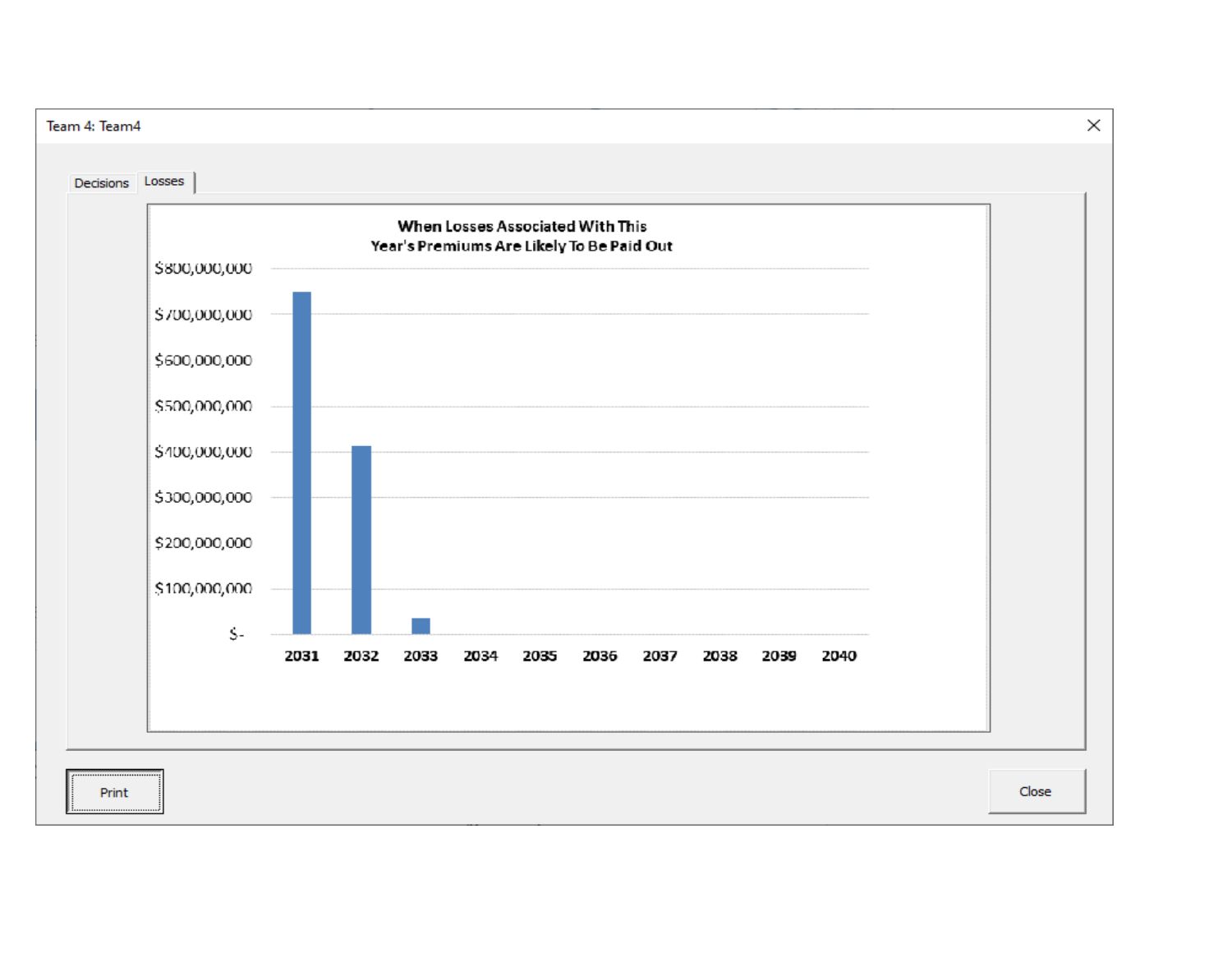| <b>Product Line:</b>                                                                                     | Commercial- Casualty                                     |                                                                                                                                           |                                  |  |
|----------------------------------------------------------------------------------------------------------|----------------------------------------------------------|-------------------------------------------------------------------------------------------------------------------------------------------|----------------------------------|--|
| <b>Customer Segment:</b>                                                                                 | <b>General Market</b>                                    |                                                                                                                                           |                                  |  |
| Product Awareness (now/EOY):                                                                             | 75.0% / 100.0                                            | Profitability Analysis (forecast)                                                                                                         |                                  |  |
| Cost to Develop Product:                                                                                 | \$0                                                      | Policy Count New:                                                                                                                         | 1,093                            |  |
| Cost to Extend Product (i.e., change coverages):                                                         | \$0                                                      | Policy Count Renew (%): 75,052                                                                                                            | 76.7%                            |  |
| <b>Broker Commission:</b>                                                                                | 9.9%                                                     | Total Policy Gain (%):                                                                                                                    | $-22.2%$                         |  |
|                                                                                                          |                                                          | <b>Premiums New:</b>                                                                                                                      | \$21,504,775                     |  |
| Decisions                                                                                                |                                                          | Premiums Renew:                                                                                                                           | \$1,476,640,579                  |  |
|                                                                                                          |                                                          | Premium Growth:                                                                                                                           | $-22.2%$                         |  |
| Set Carrier Advertising<br>\$32,500                                                                      | $\left  \cdot \right $<br>DH                             |                                                                                                                                           | Avg. Claim                       |  |
| Set Price Adjustment<br>0%                                                                               | $\left  \cdot \right $<br>$\blacktriangleright$ \$19,675 | Loss Ratio:                                                                                                                               | \$17,623<br>79.1                 |  |
|                                                                                                          |                                                          | <b>Expense Ratio:</b>                                                                                                                     | 24.3                             |  |
| 2.0<br>Set Coverage:                                                                                     | $conservative \cdot$<br>$\blacktriangleright$ broad      | <b>Gross Combined Ratio:</b>                                                                                                              | 103.5                            |  |
|                                                                                                          |                                                          | Gross U/W Profit (Loss): - \$11,049,565                                                                                                   |                                  |  |
| Set Loss Control/Appraisal: 2.3                                                                          | $low \mid \mid$<br>$\rightarrow$ high                    | <b>Customer Satisfaction:</b>                                                                                                             | 7.7                              |  |
|                                                                                                          |                                                          | NOTE: These are forecasts! Any changes made in other<br>other areas (e.g., production, staffing) will cause these<br>forecasts to change. |                                  |  |
| Once decisions are made, don't forget to click the blue<br>button to the right to update your forecasts! | Reset                                                    |                                                                                                                                           | <b>Click to update forecasts</b> |  |
| ■ Click for pop-up help.                                                                                 |                                                          |                                                                                                                                           |                                  |  |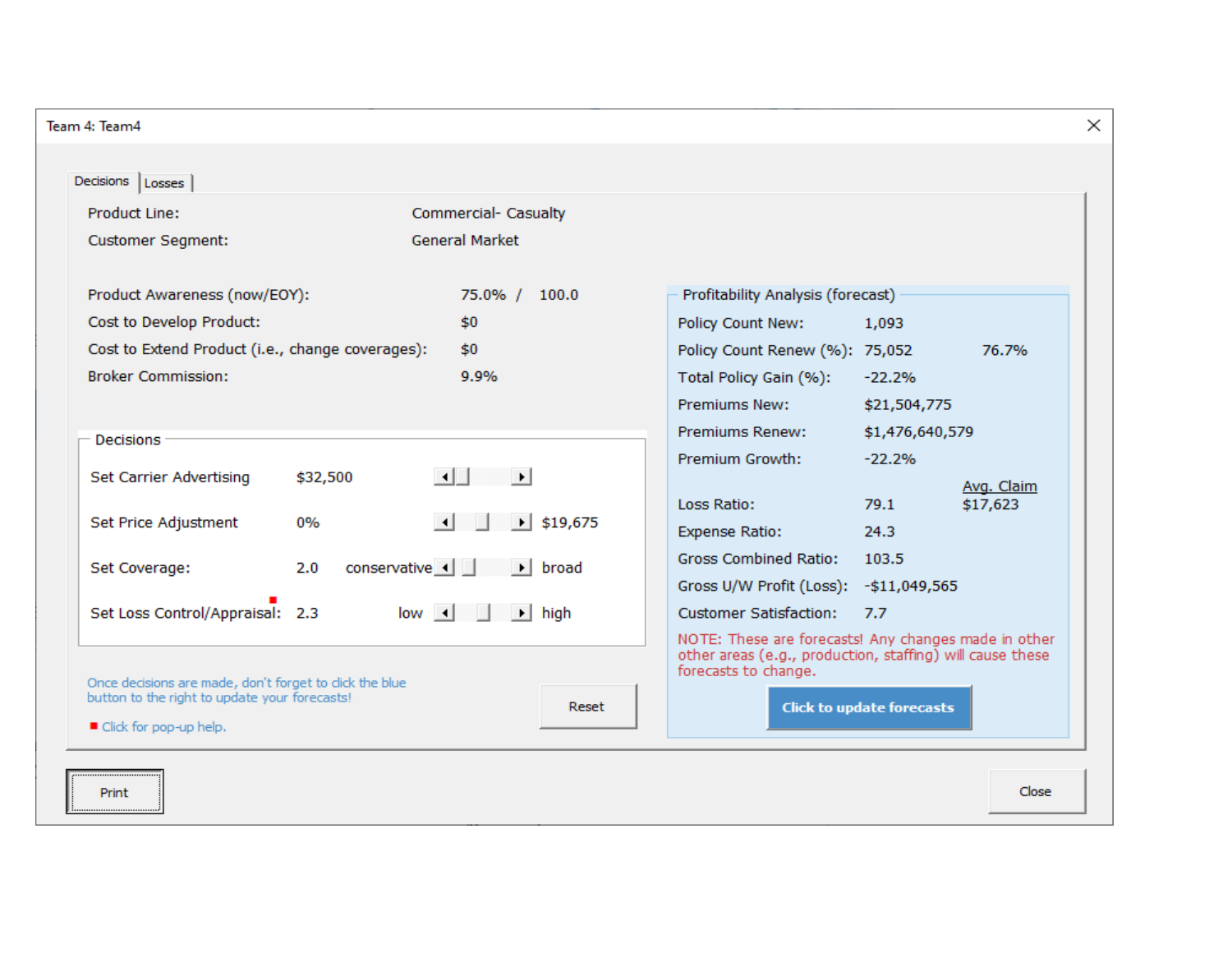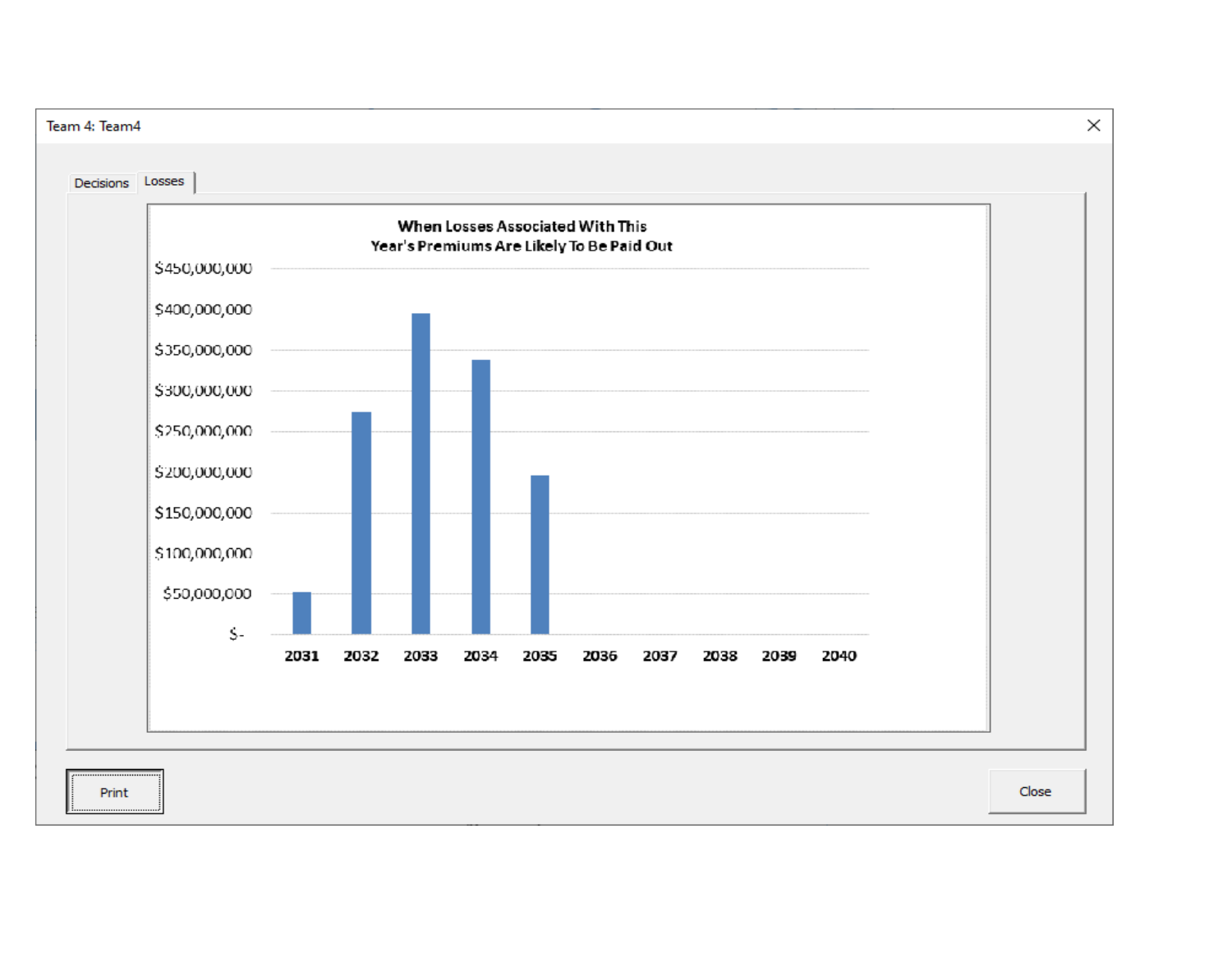| Team 4: Team4                                                                                            |                                                         |                                                                                   |                                  | $\times$   |
|----------------------------------------------------------------------------------------------------------|---------------------------------------------------------|-----------------------------------------------------------------------------------|----------------------------------|------------|
| Decisions   Losses                                                                                       |                                                         |                                                                                   |                                  |            |
| <b>Product Line:</b>                                                                                     | Personal- Auto                                          |                                                                                   |                                  |            |
| <b>Customer Segment:</b>                                                                                 | Middle Income                                           |                                                                                   |                                  |            |
| Product Awareness (now/EOY):                                                                             | 75.0% / 100.0                                           | Profitability Analysis (forecast)                                                 |                                  |            |
| Cost to Develop Product:                                                                                 | \$0                                                     | Policy Count New:                                                                 | 7,518                            |            |
| Cost to Extend Product (i.e., change coverages):                                                         | \$0                                                     | Policy Count Renew (%): 406,077                                                   |                                  | 78.3%      |
| <b>Broker Commission:</b>                                                                                | 12.0%                                                   | Total Policy Gain (%):                                                            | $-20.2%$                         |            |
|                                                                                                          |                                                         | <b>Premiums New:</b>                                                              | \$8,427,678                      |            |
| <b>Decisions</b>                                                                                         |                                                         | Premiums Renew:                                                                   | \$455,211,982                    |            |
|                                                                                                          |                                                         | Premium Growth:                                                                   | $-20.2%$                         |            |
| Set Carrier Advertising<br>\$32,500                                                                      | $\left  \cdot \right $<br>⊪⊦⊺                           | Loss Ratio:                                                                       | 71.1                             | Avg. Claim |
| 0%<br>Set Price Adjustment                                                                               | $\left  \cdot \right $<br>$\blacktriangleright$ \$1,121 | <b>Expense Ratio:</b>                                                             | 23.1                             | \$1,794    |
|                                                                                                          |                                                         | <b>Gross Combined Ratio:</b>                                                      | 94.2                             |            |
| $conservative \t-1$<br>Set Coverage:<br>2.0                                                              | $\blacktriangleright$ broad                             | Gross U/W Profit (Loss): \$42,551,785                                             |                                  |            |
| Set Loss Control/Appraisal: 2.3                                                                          | $low \mid \mid$<br>$\rightarrow$ high                   | <b>Customer Satisfaction:</b>                                                     | 7.8                              |            |
|                                                                                                          |                                                         | NOTE: These are forecasts! Any changes made in other                              |                                  |            |
|                                                                                                          |                                                         | other areas (e.g., production, staffing) will cause these<br>forecasts to change. |                                  |            |
| Once decisions are made, don't forget to click the blue<br>button to the right to update your forecasts! | Reset                                                   |                                                                                   | <b>Click to update forecasts</b> |            |
| ■ Click for pop-up help.                                                                                 |                                                         |                                                                                   |                                  |            |
|                                                                                                          |                                                         |                                                                                   |                                  |            |
| Print                                                                                                    |                                                         |                                                                                   |                                  | Close      |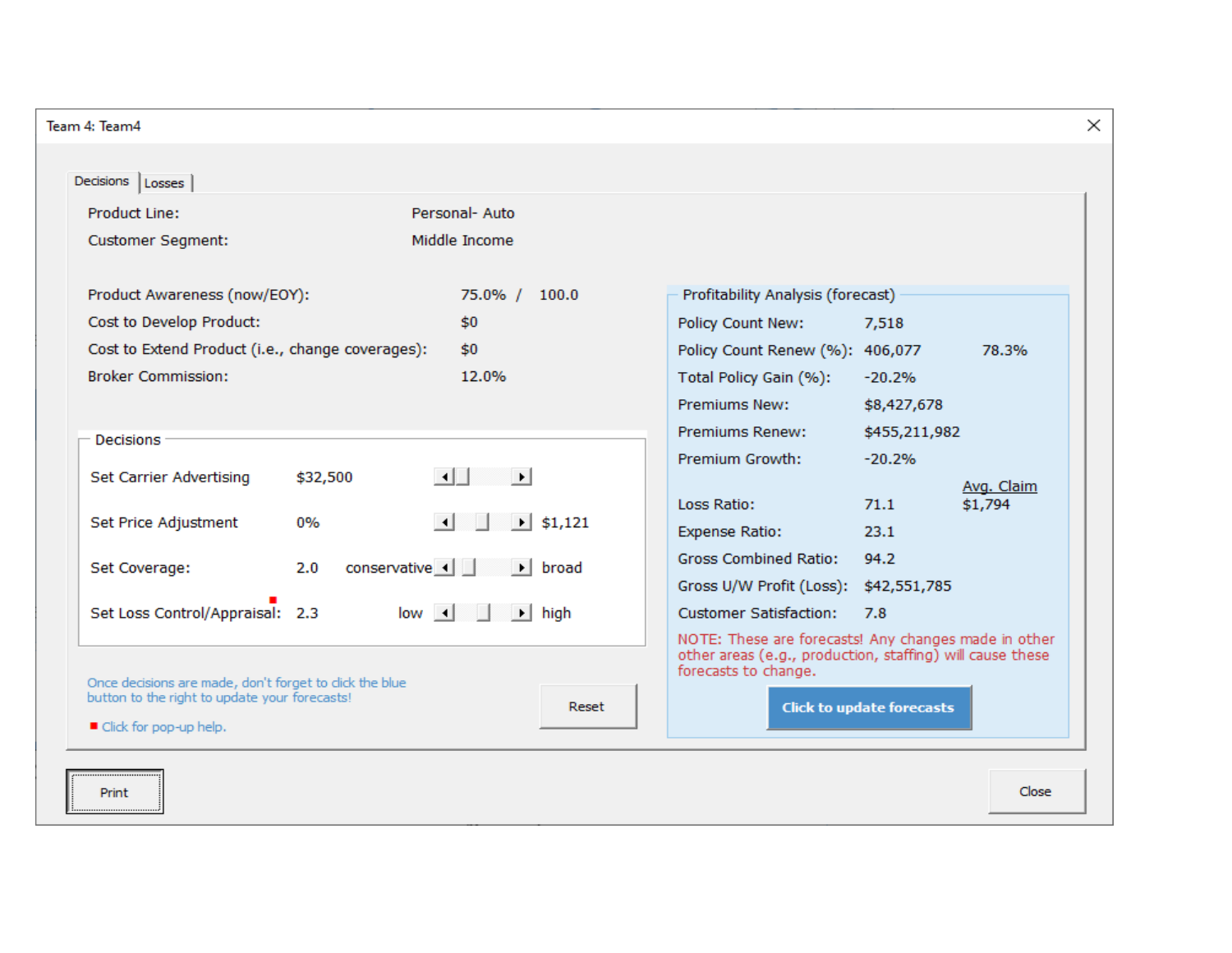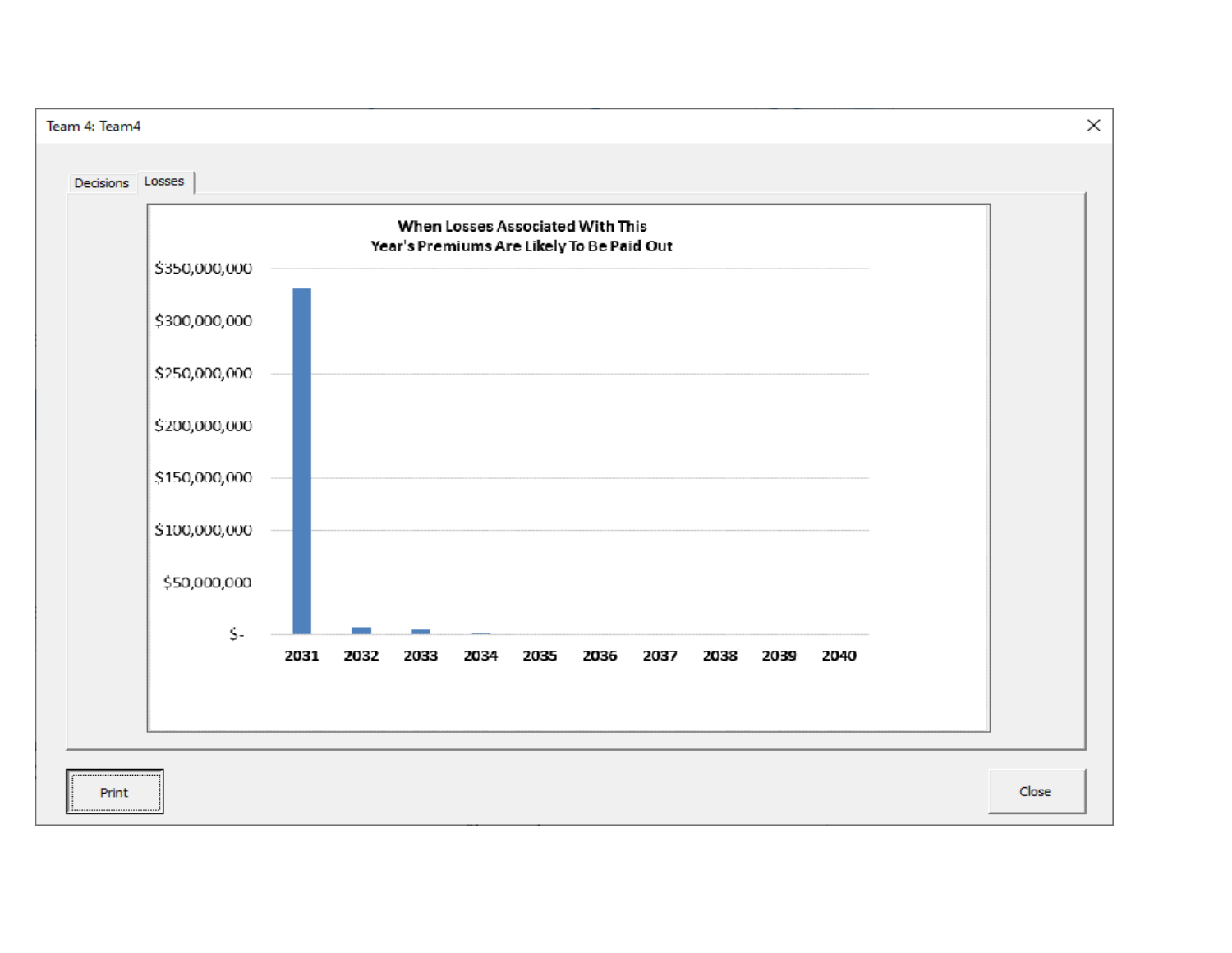| Feam 4: Team4                                                                                                                                                                                                                                                                                                                                                                                                                                                                   |                                                                                                                                                                                                                                                                                                                                                                                                                                                            | $\times$ |
|---------------------------------------------------------------------------------------------------------------------------------------------------------------------------------------------------------------------------------------------------------------------------------------------------------------------------------------------------------------------------------------------------------------------------------------------------------------------------------|------------------------------------------------------------------------------------------------------------------------------------------------------------------------------------------------------------------------------------------------------------------------------------------------------------------------------------------------------------------------------------------------------------------------------------------------------------|----------|
| Decisions   Losses                                                                                                                                                                                                                                                                                                                                                                                                                                                              |                                                                                                                                                                                                                                                                                                                                                                                                                                                            |          |
| Personal- Home<br><b>Product Line:</b><br>Middle Income<br><b>Customer Segment:</b>                                                                                                                                                                                                                                                                                                                                                                                             |                                                                                                                                                                                                                                                                                                                                                                                                                                                            |          |
| Product Awareness (now/EOY):<br>75.0% / 100.0<br>Cost to Develop Product:<br>\$0<br>Cost to Extend Product (i.e., change coverages):<br>\$0<br><b>Broker Commission:</b><br>17.0%                                                                                                                                                                                                                                                                                               | Profitability Analysis (forecast)<br>Policy Count New:<br>5,635<br>Policy Count Renew (%): 304,558<br>78.3%<br>Total Policy Gain (%):<br>$-20.2%$<br><b>Premiums New:</b><br>\$6,762,000                                                                                                                                                                                                                                                                   |          |
| Decisions<br>$\left  \cdot \right $<br>Set Carrier Advertising<br>\$32,500<br>⊪∎<br>$\left  \cdot \right $<br>$\blacktriangleright$ \$1,200<br>Set Price Adjustment<br>0%<br>conservative 4<br>$\blacktriangleright$ broad<br>Set Coverage:<br>2.0<br>Set Loss Control/Appraisal: 2.3<br>$low \mid \mid$<br>$\rightarrow$ high<br>Once decisions are made, don't forget to click the blue<br>button to the right to update your forecasts!<br>Reset<br>■ Click for pop-up help. | Premiums Renew:<br>\$365,469,031<br>Premium Growth:<br>$-20.2%$<br>Avg. Claim<br>\$2,120<br>Loss Ratio:<br>70.3<br><b>Expense Ratio:</b><br>27.4<br><b>Gross Combined Ratio:</b><br>97.8<br>Gross U/W Profit (Loss): \$21,097,719<br><b>Customer Satisfaction:</b><br>7.8<br>NOTE: These are forecasts! Any changes made in other<br>other areas (e.g., production, staffing) will cause these<br>forecasts to change.<br><b>Click to update forecasts</b> |          |
| Print                                                                                                                                                                                                                                                                                                                                                                                                                                                                           | Close                                                                                                                                                                                                                                                                                                                                                                                                                                                      |          |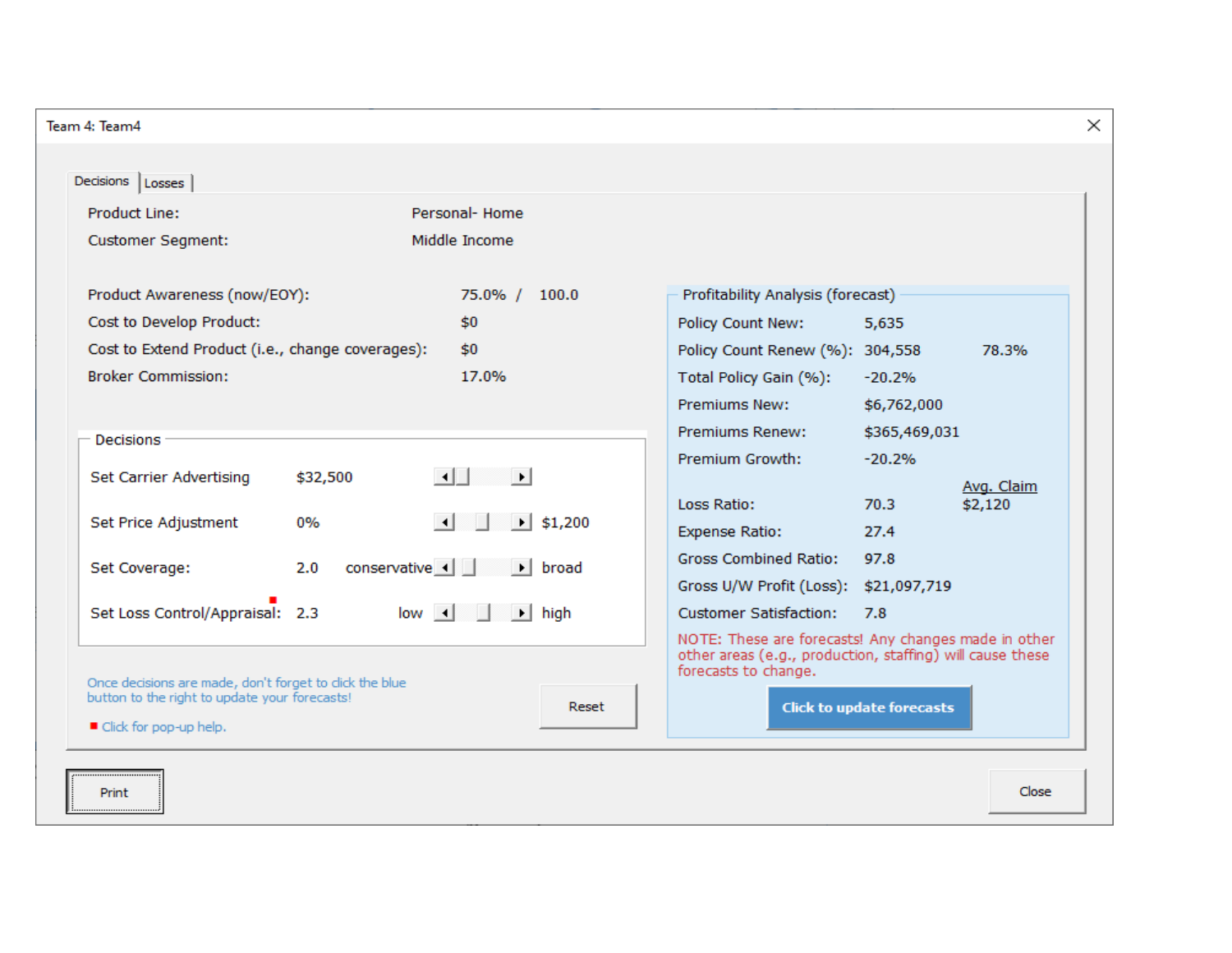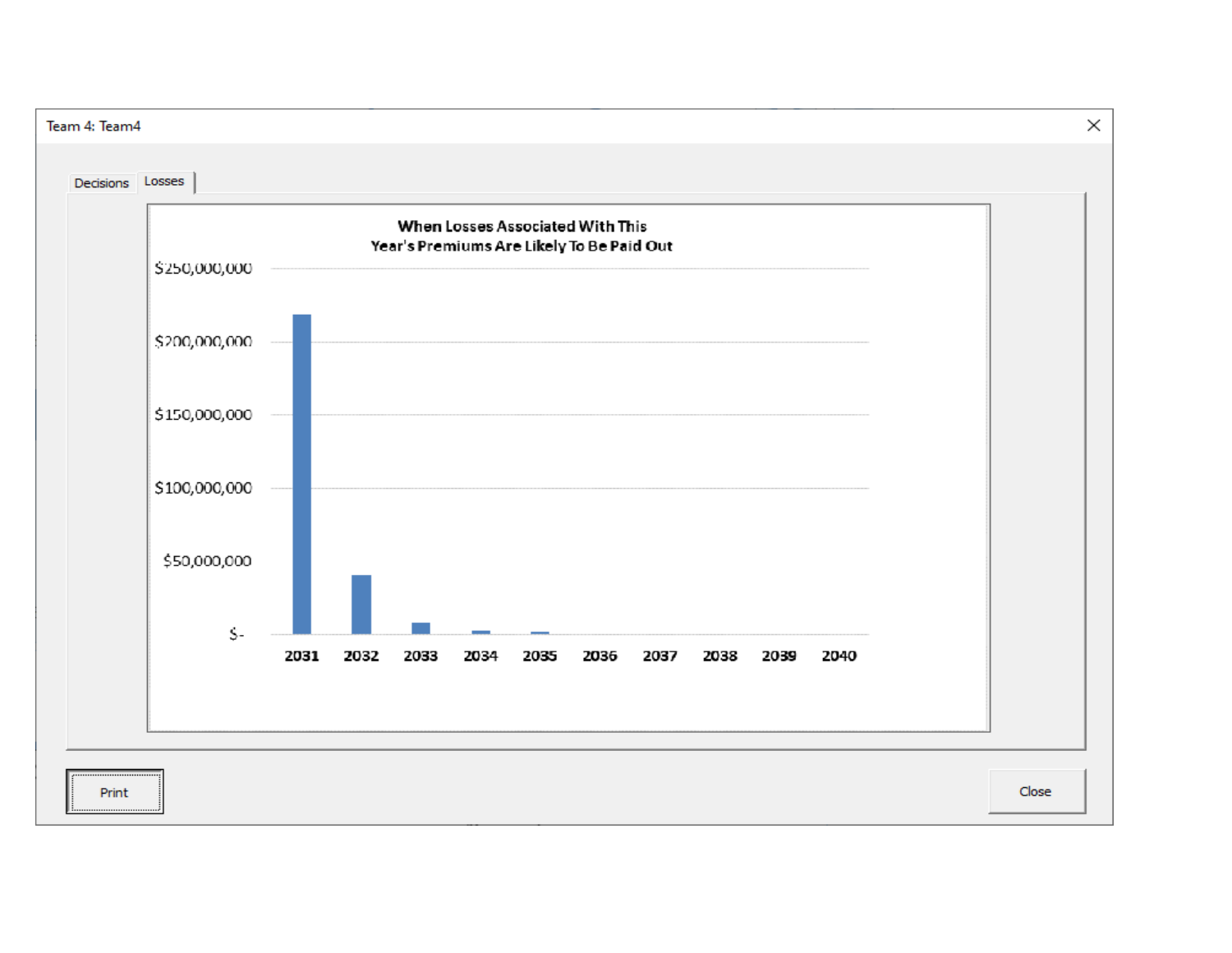| Team 4: Team4                                                                                                                                    |                                                                                                                                                                                  |                                                                                                                                                                                                                                                                                          |
|--------------------------------------------------------------------------------------------------------------------------------------------------|----------------------------------------------------------------------------------------------------------------------------------------------------------------------------------|------------------------------------------------------------------------------------------------------------------------------------------------------------------------------------------------------------------------------------------------------------------------------------------|
| Decisions   Losses                                                                                                                               |                                                                                                                                                                                  |                                                                                                                                                                                                                                                                                          |
| <b>Product Line:</b><br><b>Customer Segment:</b><br>Product Awareness (now/EOY):                                                                 | Mgt. Liability<br>Public<br>75.0% / 100.0                                                                                                                                        | Profitability Analysis (forecast)                                                                                                                                                                                                                                                        |
| Cost to Develop Product:<br>Cost to Extend Product (i.e., change coverages):<br><b>Broker Commission:</b>                                        | \$0<br>\$0<br>9.8%                                                                                                                                                               | Policy Count New:<br>206<br>Policy Count Renew (%): 8,601<br>72.9%<br>Total Policy Gain (%):<br>$-25.4%$<br><b>Premiums New:</b><br>\$6,371,580                                                                                                                                          |
| <b>Decisions</b><br>Set Carrier Advertising<br>\$32,500<br>Set Price Adjustment<br>0%<br>2.0<br>Set Coverage:<br>Set Loss Control/Appraisal: 2.3 | $\left  \cdot \right $<br>ା⊁ା<br>$\blacktriangleright$ \$30,930<br>$\lceil$ 4 $\rceil$<br>conservative 1<br>$\blacktriangleright$ broad<br>$low \mid \mid$<br>$\rightarrow$ high | <b>Premiums Renew:</b><br>\$266,030,808<br><b>Premium Growth:</b><br>$-25.4%$<br>Avg. Claim<br>\$59,168<br>Loss Ratio:<br>64.0<br><b>Expense Ratio:</b><br>20.4<br><b>Gross Combined Ratio:</b><br>84.4<br>Gross U/W Profit (Loss): \$57,757,579<br><b>Customer Satisfaction:</b><br>7.5 |
| Once decisions are made, don't forget to click the blue<br>button to the right to update your forecasts!<br>■ Click for pop-up help.             | Reset                                                                                                                                                                            | NOTE: These are forecasts! Any changes made in other<br>other areas (e.g., production, staffing) will cause these<br>forecasts to change.<br><b>Click to update forecasts</b>                                                                                                            |
| Print                                                                                                                                            |                                                                                                                                                                                  | Close                                                                                                                                                                                                                                                                                    |